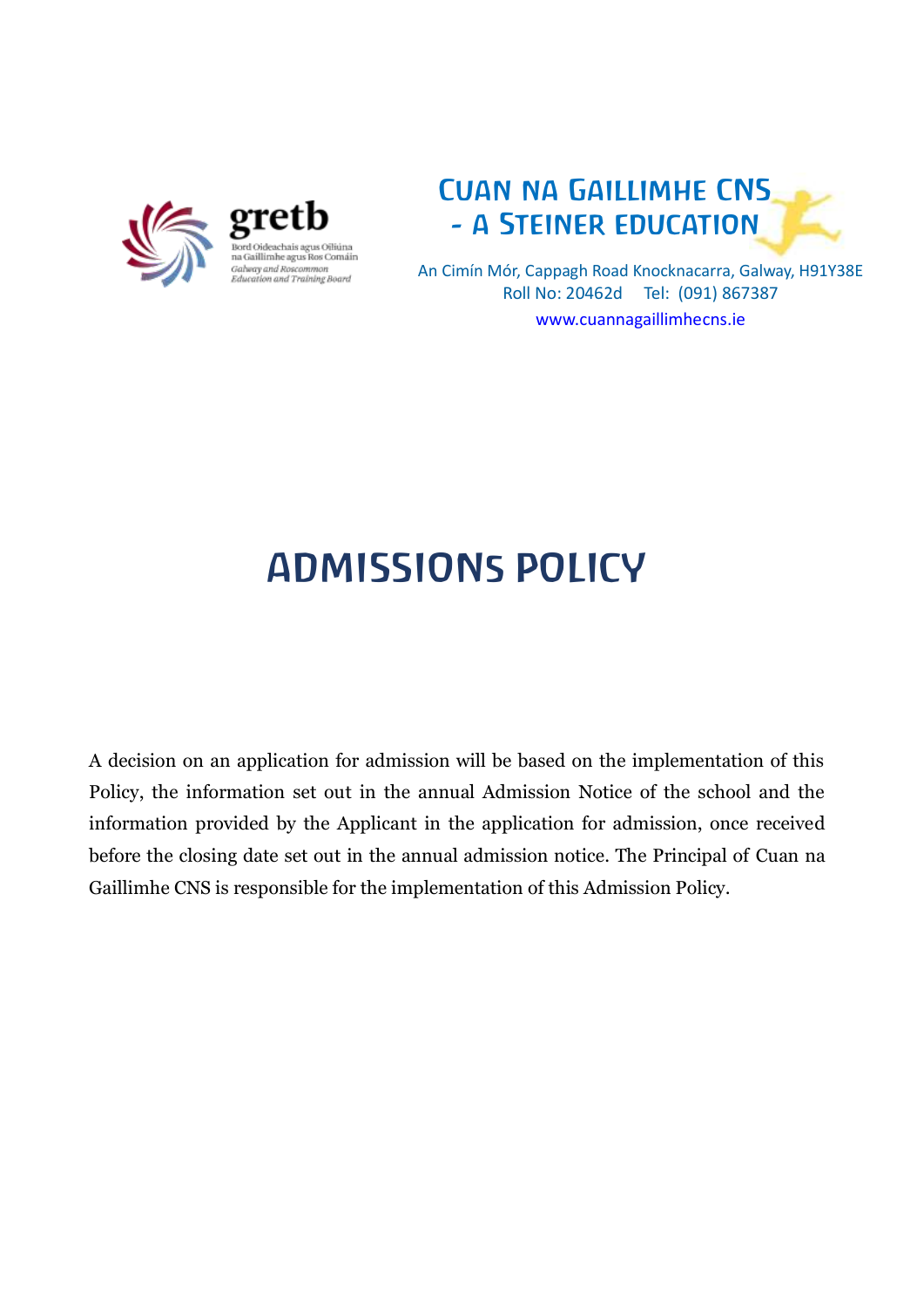#### **1 INTRODUCTION TO CUAN NA GAILLIMHE CNS**

Cuan na Gaillimhe CNS was established in Knocknacarra, Galway in September 2015 under patronage of Lifeways Ireland. On August 29th 2019, Galway and Roscommon Education and Training Board (GRETB) became our new Patron Body. The new arrangement helped provide a framework of support for the school while maintaining the Steiner pedagogy in the school. Lifeways Ireland continues to advise the school in relation to Steiner pedagogy.

From September 2021 we cater for children up to and including  $5<sup>th</sup>$  class and from September 2022 we will cater for children up to 6th class.

We are a multi-denominational, co-educational, child-centred national school. We believe that education is best achieved in a warm and joyful environment where children are actively engaged in the learning process. Through our arts rich approach, we cultivate knowledge, creativity and practical skills. The Irish primary curriculum is delivered in an integrated and developmentally appropriate way with a strong emphasis on movement, music, art, handwork, drama, and outdoor learning.

The holistic development of each pupil is nurtured in order to foster in them the selfconfidence and resilience necessary to take their place in the community as creative, wellbalanced and responsible people. Steiner education is a child-centered education that seeks to nurture 'the hand, the head and the heart' of every child. Our activities are tailored to child's deepest needs and stage of development and focuses on educating the whole child—balancing academic, artistic and practical learning.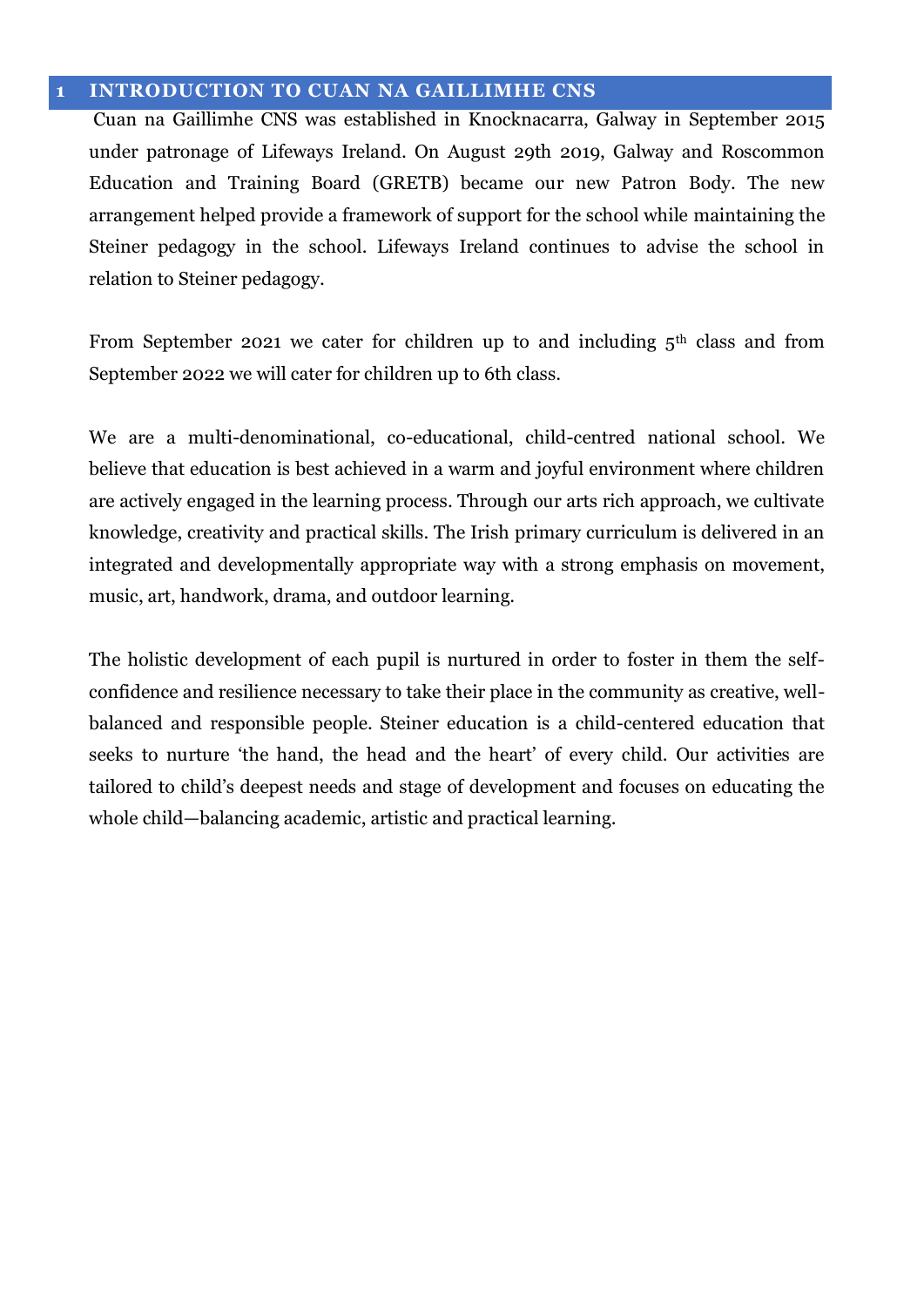### **TABLE OF CONTENTS**

#### **PART A –** *General Information for All Applicants*

- 1. Glossary of terms
- 2. Admission Statement
- 3. Legal Framework
- 4. General Admission Provisions

#### **PART B -** *Information for Specific Categories of Applicants*

- 5. Application to Junior Infants
- 6. Application to All Classes Other Than Junior Infants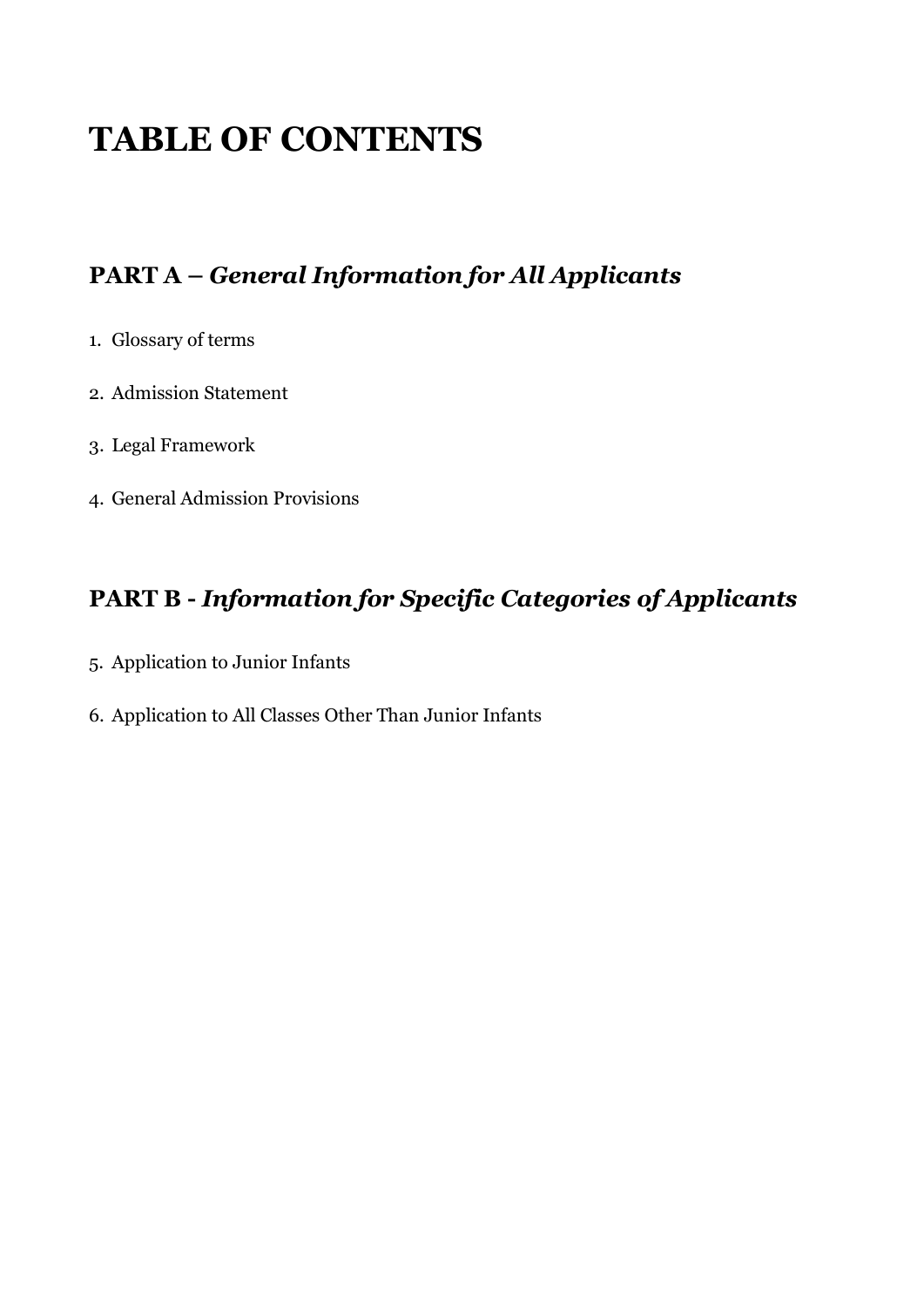# **PART A**

### *General Information for All Applicants*

*1. Glossary of terms*

*2.Admission Statement*

*3.Legal Framework*

*4.General Admission Provisions (for all Applicants)*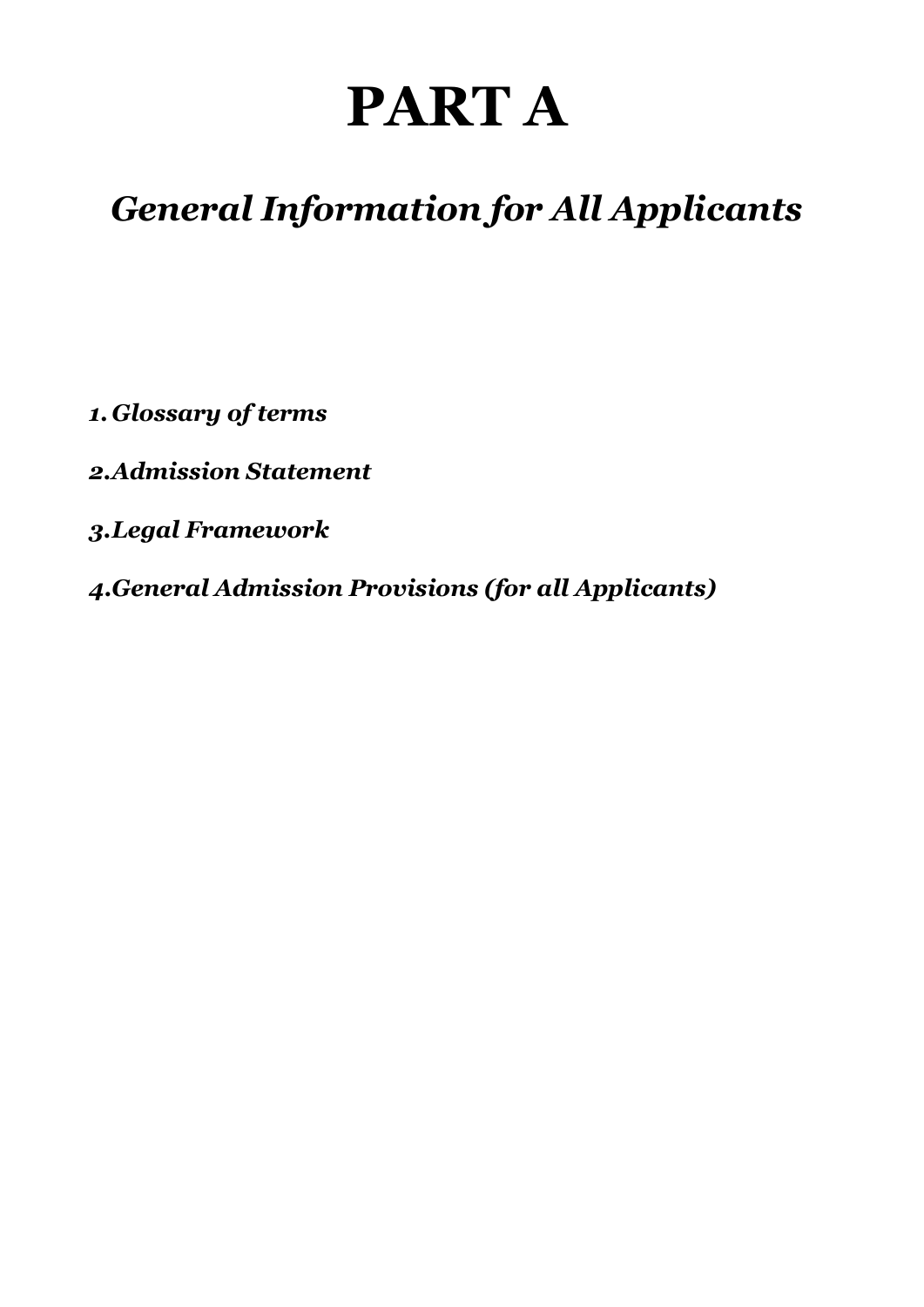#### **1 GLOSSARY OF TERMS**

‗**Applicant'** means the parent / guardian of a Child who has made an application for admission to Cuan na Gaillimhe CNS.

‗**Child'** means the person in respect of whom the application is being made.

For the purpose of the selection criterion relating to the student having a sibling who previously attended the school, ‗**Sibling'** refers to full siblings, half-siblings, fostersiblings and step-siblings.

For the purpose of the selection criterion relating to the student having a sibling currently enrolled in the school, '**Sibling'** refers to full siblings, half-siblings, fostersiblings, step-siblings and students who reside in the same household.

**[Note:** the wider definition of sibling in the second of the two paragraphs immediately above is for the purpose of facilitating families who are required to do more than one drop-off and/or collection to/from the school.]

‗**Student'** means the person in respect of whom an offer of admission by the school has been accepted on behalf of the Child.

**'Gender'**, in line with the definition of "*the gender ground*" in the Equal Status Act 2000, is such that "*one is male and the other is female*". This does not prejudice any Child who is Intersex or identifies as Androgynous/Androgyne, Bigender, Demigender, Gender Fluid, Genderqueer, Multigender, Neutrois, Non-binary, Transgender, Transsexual or otherwise*.* 

‗**Parent'** has the same meaning as in the Education Act 1998 and includes a foster parent and a guardian appointed under the Guardianship of Children Acts, 1964 to 1997.

**'Early Intervention Classes'** refer to special education classes established in schools which are available for children aged  $3$  years –  $5$  years with autism spectrum disorder (ASD). A small number of Early Intervention Classes are available for children who are deaf/hard of hearing and children with physical disabilities.

**'Early Start Pre-Schools'** refer to the 40 classes established in some designated disadvantaged schools through the form of a one-year intervention scheme for children between the ages of 3 years and 5 years, who are at risk of not reaching their full potential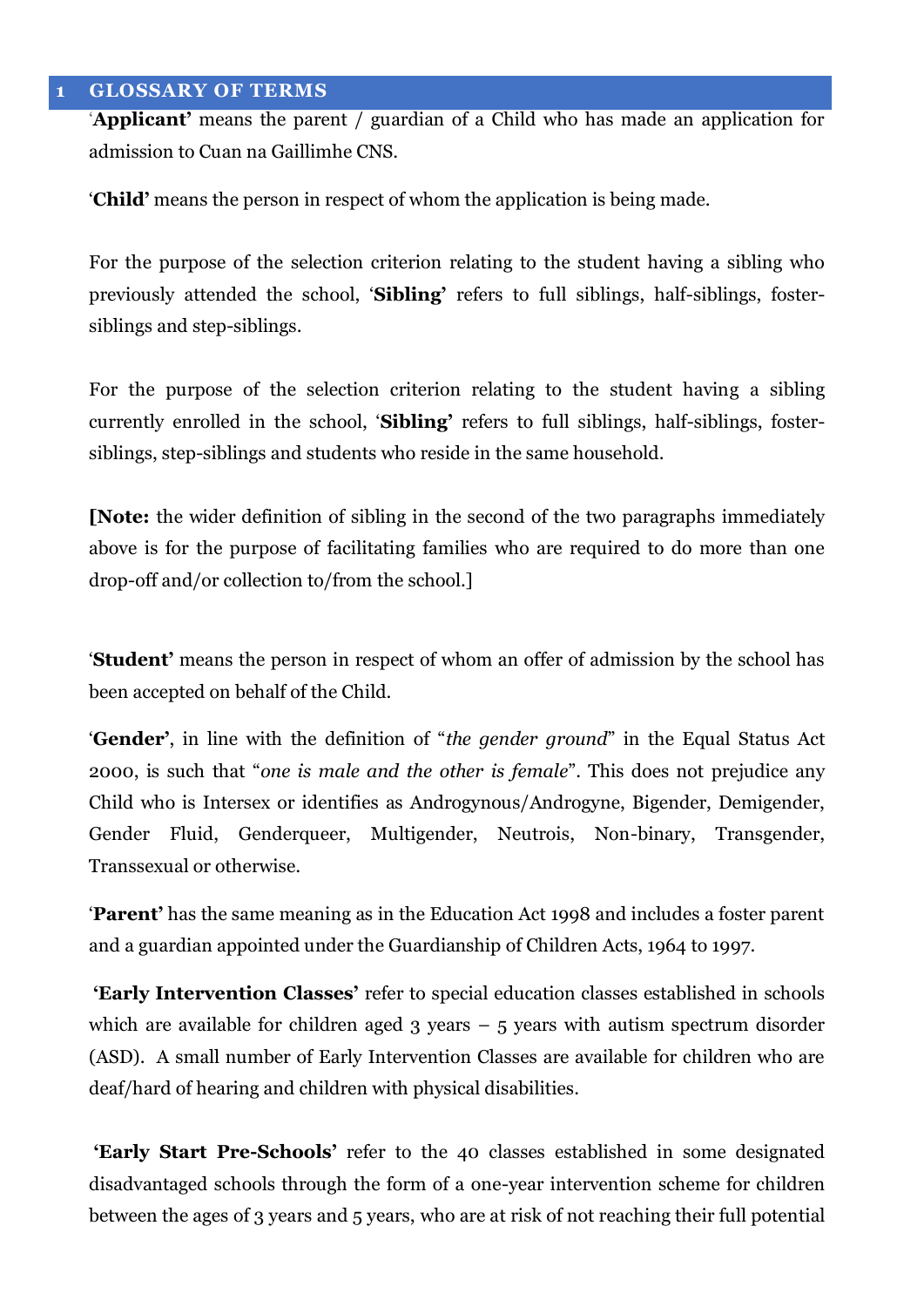within the school system. The early start classes are offered in the September prior to the Child starting Junior Infants and are designated in a list published by the Minister for Education and Skills. Participation in the ‗Free Pre-School' year through the ECCE scheme or an independent pre-school/creche does not qualify as participation in an Early Start Pre-School Class.

‗**Special Class'** means a class that has, with the approval of the Minister of Education and Skills, been established by a school to provide an education exclusively for Students with a category or categories of special educational needs specified by the Minister of Education and Skills.

**'Junior Infants'** means the intake group of Students for the most junior class in a school, but does not include the Early Start Pre-Schools/Early Intervention Classes or any crèche or pre-school groups facilitated on site.

#### **2 ADMISSION STATEMENT**

ETB schools are state, multidenominational, co-educational schools underpinned by the core values of:

- Excellence in Education;
- Care;
- Equality;
- Community and
- Respect.



As the State provider of education, the ETB sector defines a 'multidenominational' school in the following way:

In ETB schools, all students are given equal opportunities for enrolment in line with the Education (Admissions to School) Act 2018. Once enrolled, our schools strive to provide all students with equal opportunities to engage with the curriculum and school life. In all aspects of school life all members of our school communities are treated equitably regardless of their race, gender, religion/belief, age, family status, civil status, membership of the Traveller community, sexual orientation, ability or socio-economic status.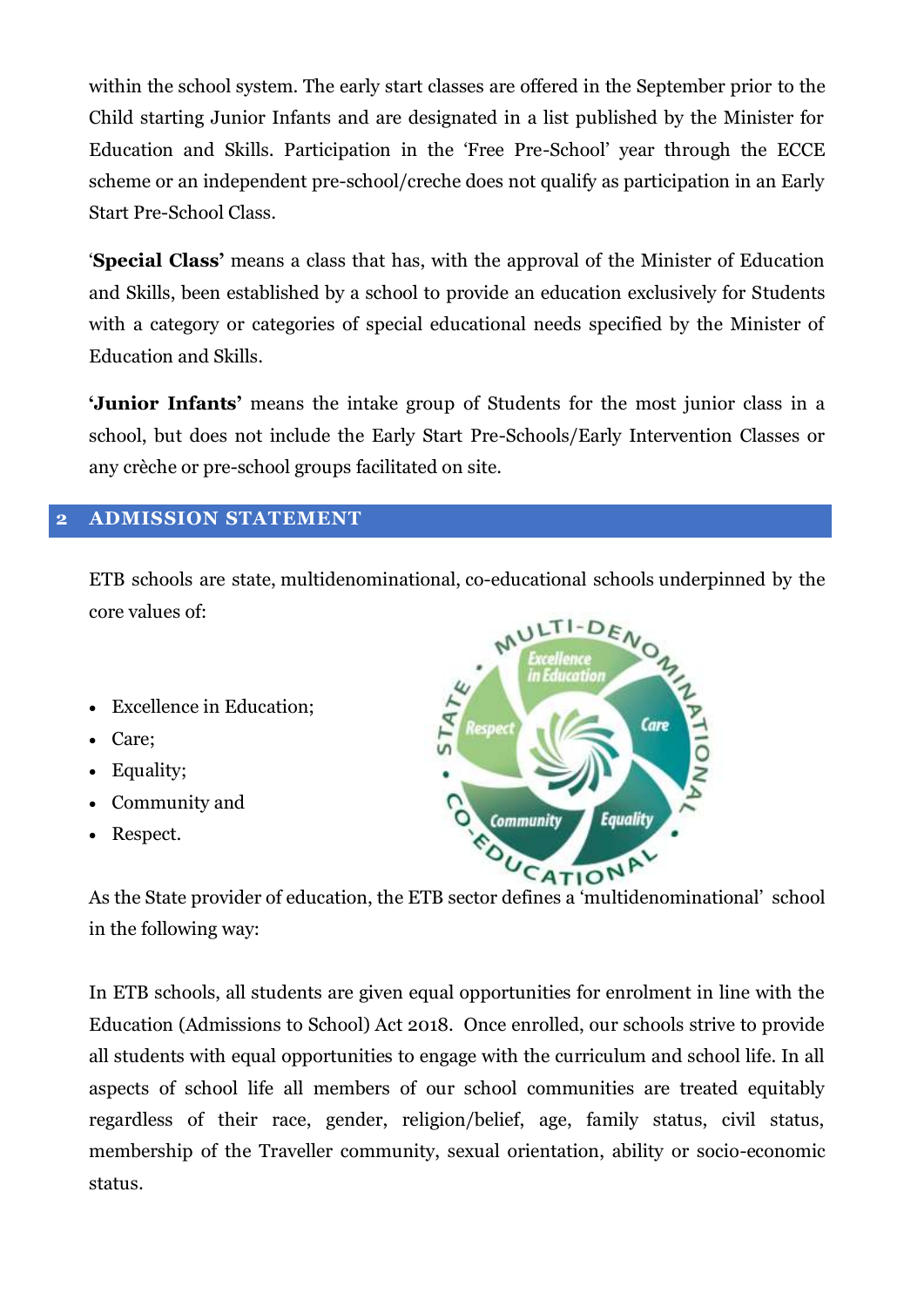Our schools provide a safe physical and social environment that reinforces a sense of belonging to the school community and wider society. They strive to enable every student to realise their full potential regardless of any aspect of their identity or background. Our schools promote a fully inclusive education that recognises the plurality of identities, beliefs and values held by students, parents and staff. We prepare open-minded, culturally sensitive and responsible citizens with a strong sense of shared values.

In ETB schools, students of all religions and beliefs are treated equally. The school environment and activities do not privilege any particular group over another whilst at the same time acknowledging and facilitating students of all religions and beliefs.

Accordingly, Cuan na Gaillimhe CNS shall not discriminate in its admission of a Child based on the following grounds:

- 2.1. Gender of the Child or Applicant.
- 2.2. Civil status of the Applicant;
- 2.3. Family status of the Child or Applicant;
- 2.4. Sexual orientation of the Child or Applicant;
- 2.5. Religion of the Child or Applicant;
- 2.6. Disability of the Child or Applicant;
- 2.7. Race of the Child or Applicant;
- 2.8. The Child's or Applicant's membership of the Traveller community;
- 2.9. Special educational needs of the Child or Applicant.

Cuan na Gaillimhe CNS shall not charge fees or payments or seek contributions as a condition of admission or continued enrolment of a Child.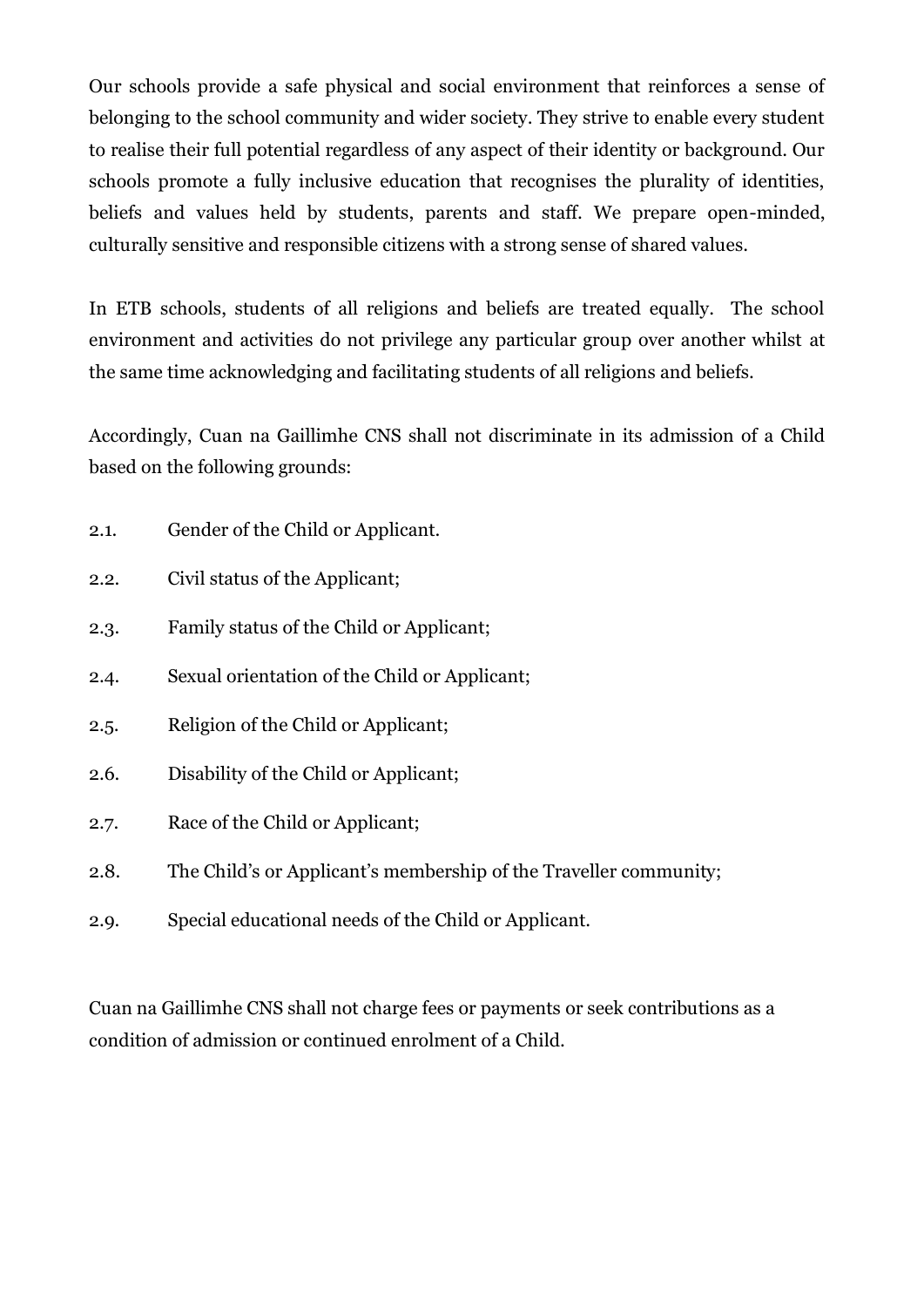#### **3 LEGAL FRAMEWORK**

Cuan na Gaillimhe CNS was established under the Education and Training Board Act 2013 which sets out the functions of all ETBs, including to establish and maintain recognised schools, centres for education and education and training facilities in each ETB's functional area.

The board of management of Cuan na Gaillimhe CNS is a committee established under section 44 of the Education and Training Board Act 2013 and also constitutes a board of management within the meaning of the Education Act 1998.

The Education (Admission to Schools) Act 2018 and the Education (Welfare) Act 2000 place a duty on all recognised schools to prepare and publish an Admission Policy.

The Education Act, 1998 provides for an appeal process in the event of a refusal to enrol. The appeal process is set out in section 5.2 in respect of applications made to the Junior Infant group and in section 6.2 in respect of applications made to all classes other than the Junior Infant group.

Section  $62(7)(n)$  of the Education Act 1998 requires each school to set out in its Admission Policy the arrangements it has in place where a parent requests their child to opt-out of religious instruction. Where Community National Schools do not provide religious instruction within the school day, the need to make alternative arrangements does not arise. Community National Schools deliver a 'multi-belief and values education' curriculum called ‗Goodness Me! Goodness You!' (GMGY). This curriculum is designed to cater for children of all religions and beliefs attending the school.

However, if a parent wishes to opt their child out of GMGY, the parent/guardian must make a written request to the Principal in the first instance. The request should outline the reasons that s/he is seeking an opt-out. The Principal will then arrange to meet with the parent(s) to discuss the request. If after that meeting the parent still wishes to opt-out of the subject, the school will facilitate this request.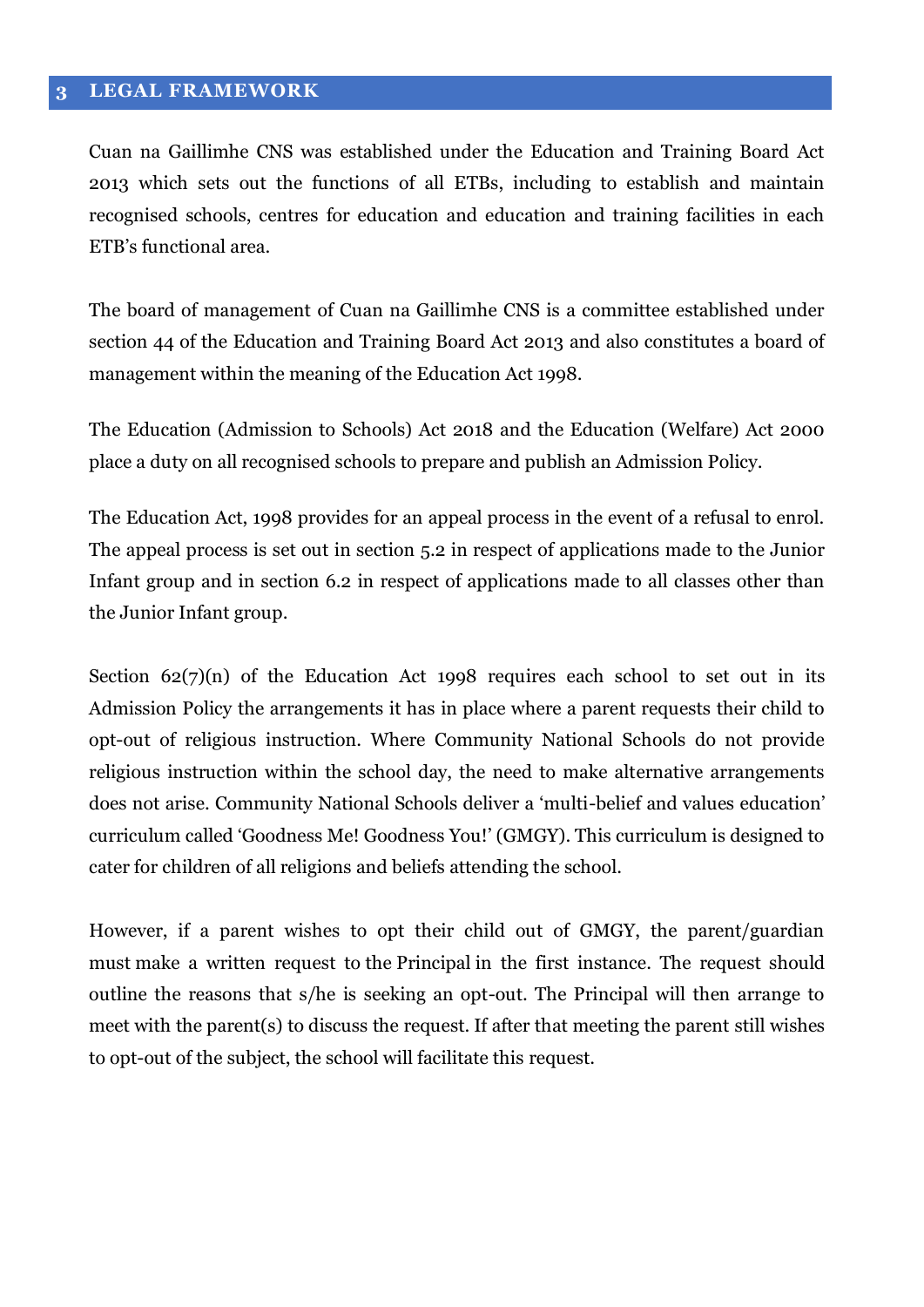#### **4 GENERAL ADMISSION PROVISIONS**

A decision on an application for admission shall be based on:

- the implementation of this Admission Policy,
- the annual Admission Notice of the school, and the
- information provided by the Applicant in the application for admission.

If, prior to the commencement of section 62 of the Education Act 1998 by the Education (Admission to Schools) Act 2018 on the 1st February 2020, Cuan na Gaillimhe had confirmed, in writing, that an Applicant had been placed on a list relating to the allocation of school places for entrance before the 1st February 2025, then this confirmation is still valid and the Applicant will be offered that place.

In processing an application Cuan na Gaillimhe **shall not consider**:

4.1 The payment of fees or contributions to the school;

4.2 A Child's academic ability, skills or aptitude.

4.3 The occupation, financial status, academic ability, skills or aptitude of a Child's Parent(s):

4.4 A Child's prior attendance at a pre-school or pre-school service, other than in relation to a Child's prior attendance at an Early Intervention class or an Early Start Pre-School, which classes and schools are specified in a list published by the Minister.

4.5 A requirement that a Child or his or her Parent(s), attend an interview, open day or other meeting as a condition of admission;

4.6 A Child's connection to the school due to a member of his or her family attending or having previously attended the school, unless the connection is a sibling of the Child concerned attending, or having attended, the school.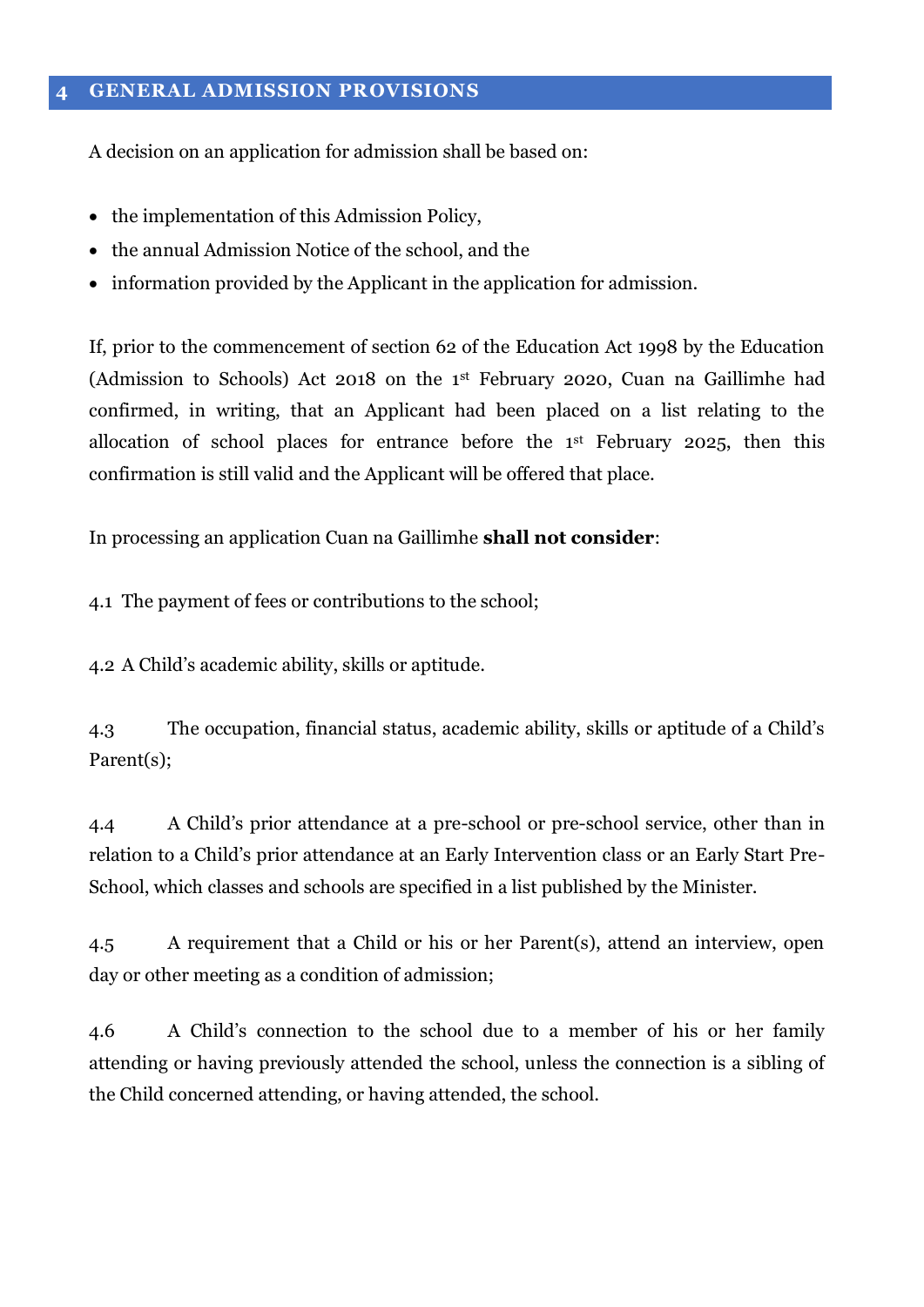4.7 The date and time on which an application for admission was received by the school as long as it is received during the period specified for receiving applications set out in the annual admissions notice for that academic year.

**Cuan na Gaillimhe will consider** the offer of a place to every Child seeking admission to the school, **unless the following applies**:

4.8 The Parent fails to confirm in writing that s/he accepts the Student Code of Behaviour and shall make all reasonable efforts to ensure compliance with such code by the Child if the Child becomes a Student in the school;

Where Cuan na Gaillimhe considers an application, each Child shall receive a place, unless the school is oversubscribed, in which case, selection criteria will be applied to each application.

A classroom will be deemed to be full when the total number of pupils in that class group reaches: 32 in the middle and senior classes (1st - 6th) or 28 in the infant classrooms.

Section 5 of this Policy addresses the selection criteria and other matters related to the admission provisions for the Junior Infant Group.

Section 6 of this Policy addresses the selection criteria and other matters related to the admission provisions for all classes other than Junior Infants.

4.9 The board of management has a duty of care to ensure as far as practicable the health and safety of the students and staff of the school. In addition, the board of management is required under section 15(1) of the Education Act 1998 to provide, or cause to be provided, an appropriate education for each student at the school for which that board has a responsibility.

An application for admission may be refused, therefore, where the admission of the applicant would pose a significant risk to the health and safety of the applicant or students and staff of the school.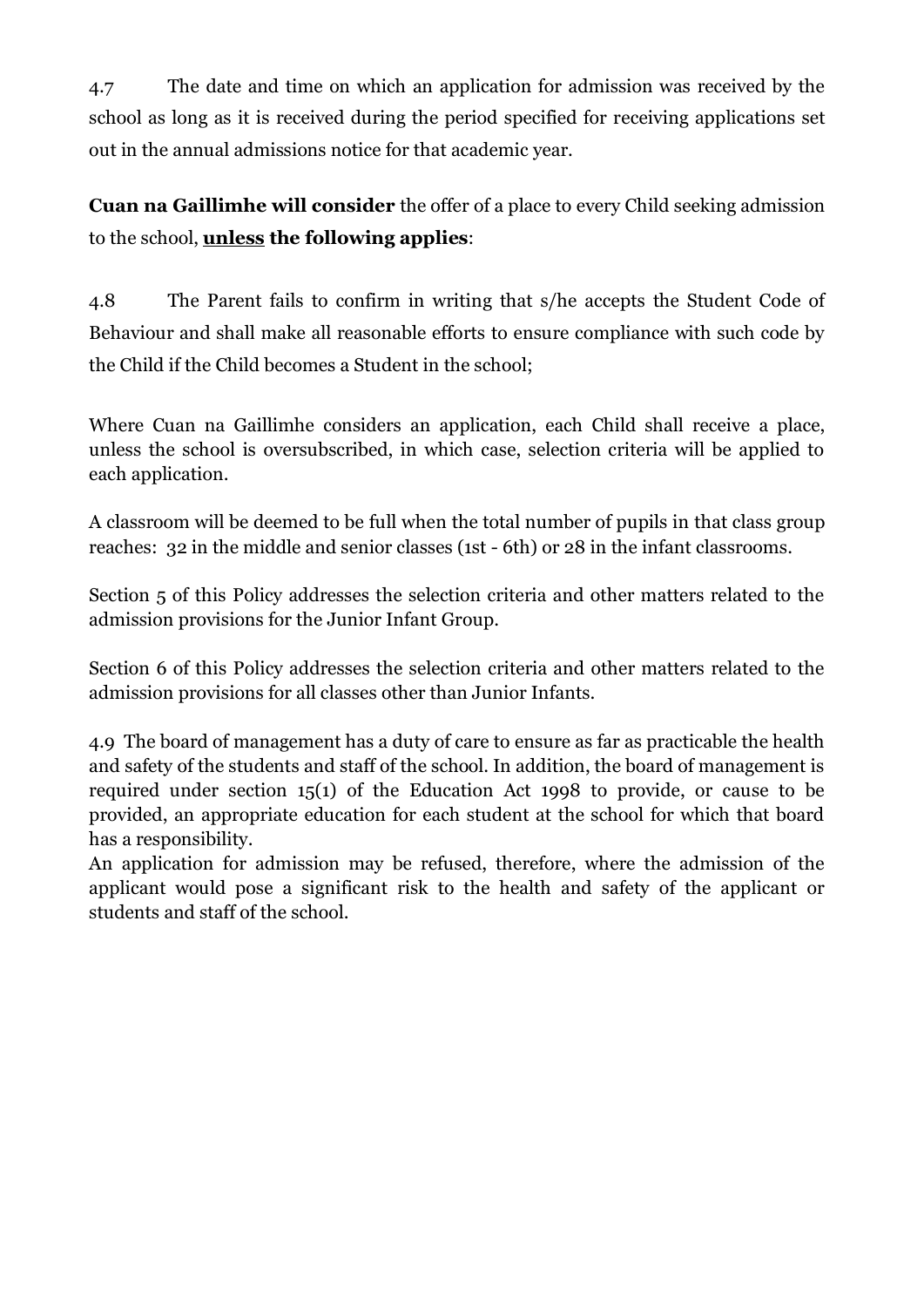# **PART B**

# *Information for Specific Categories of Applicants*

*5.Application to the Junior Infant Group 6.Application to All Classes Other Than Junior Infants*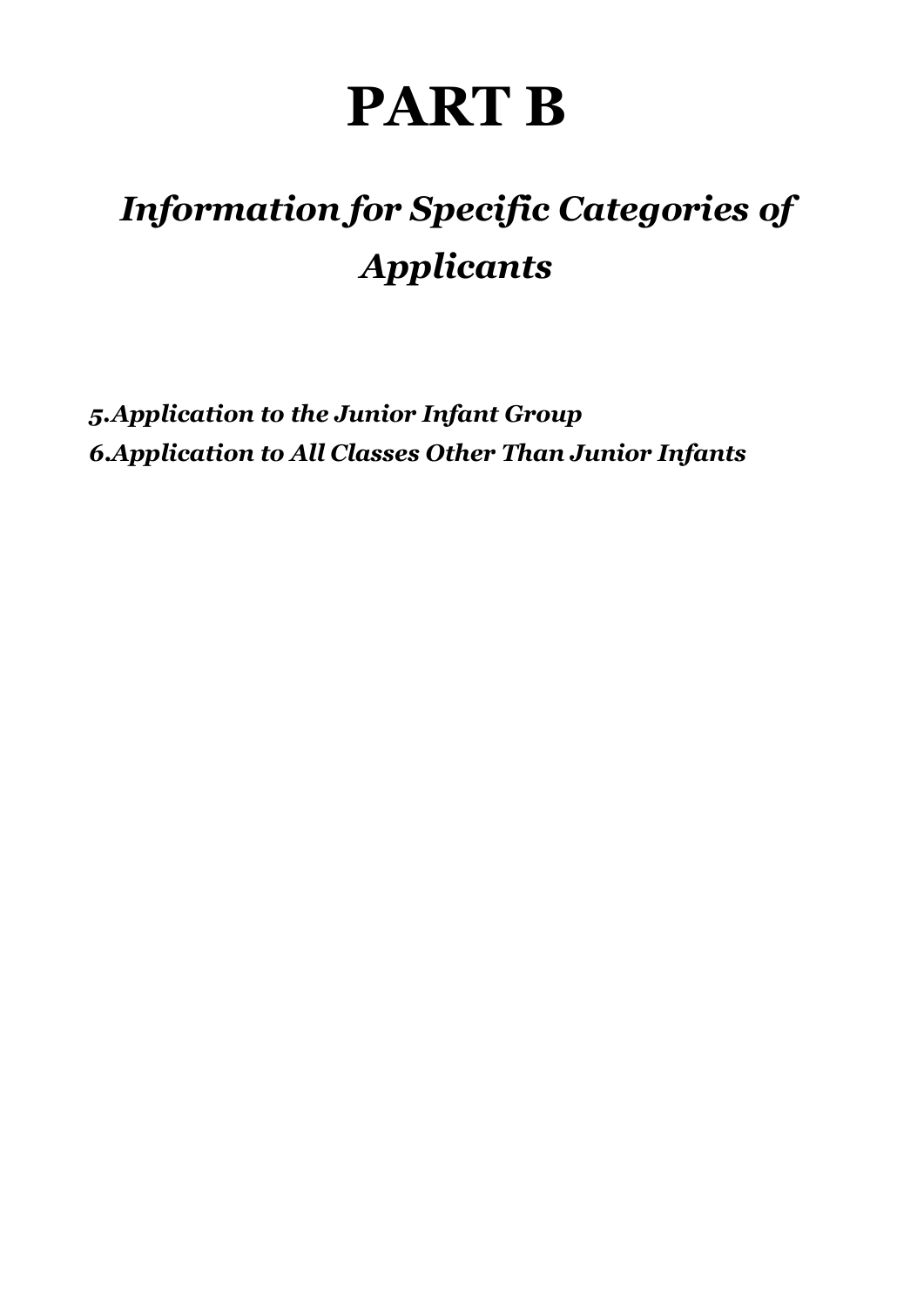# **1 SECTION 5 2 APPLICATION TO THE JUNIOR**

**INFANT GROUP** 

#### **5 APPLICATION TO THE JUNIOR INFANT GROUP**

#### **5.1 Admission Provisions (Junior Infant Group)**

- 5.1.1. Oversubscription
- 5.1.2. Selection criteria in order of priority
- 5.1.3. Selection process
- 5.1.4. Late Applications
- 5.1.5. Second/third-round offers of a place
- 5.1.6. Acceptance of a place
- 5.1.7. Refusal
- 5.1.8. Withdrawal of an offer

#### **5.2 Appeals**

- 5.2.1. Appeal where refusal was due to oversubscription
- 5.2.2. Appeal where refusal was for a reason other than oversubscription
- 5.2.3. Basis for appeal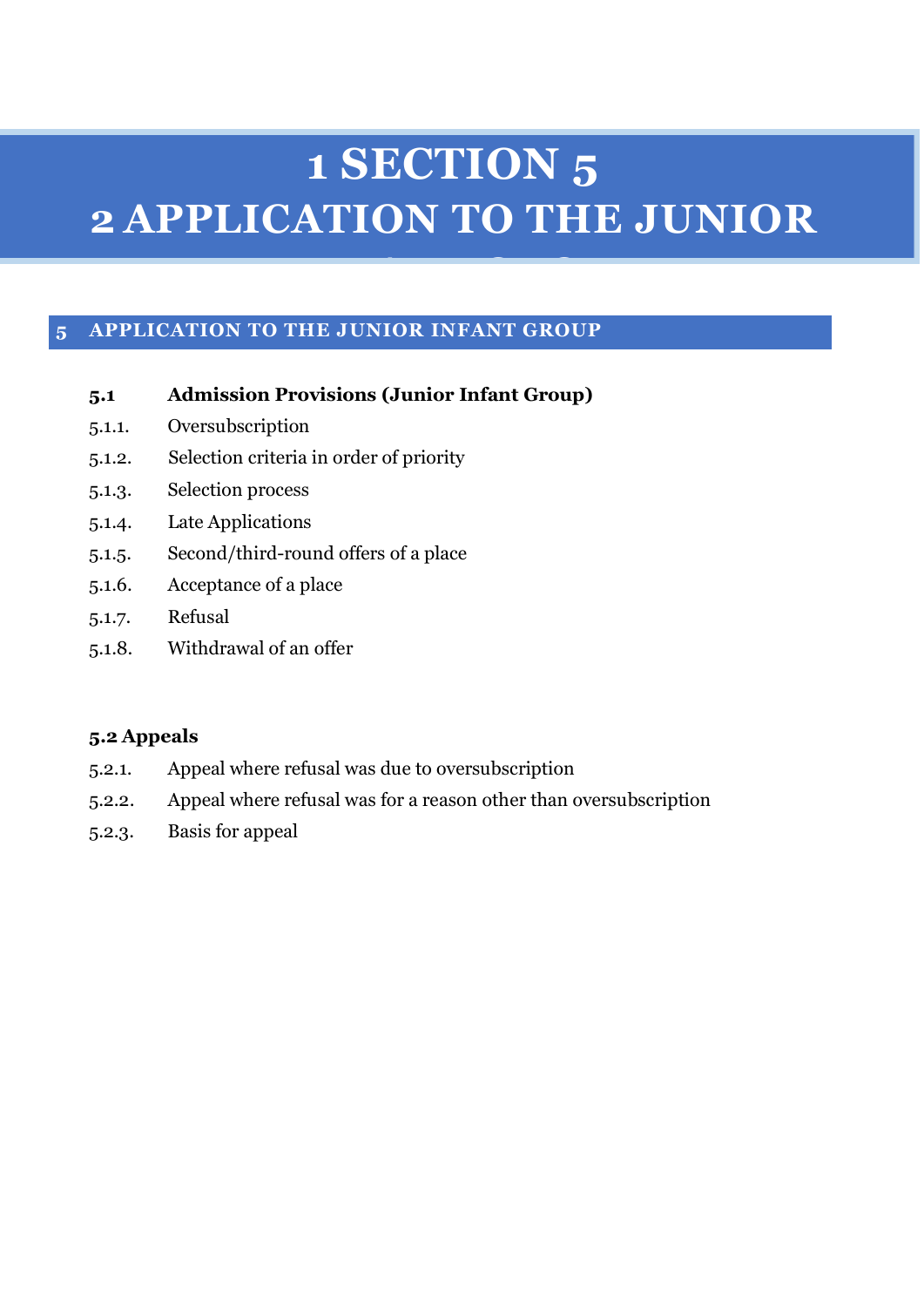#### 5.1 ADMISSION PROVISIONS (JUNIOR INFANT GROUP)

Where Cuan na Gaillimhe is not oversubscribed, all Children will be offered a school place, subject to section 4.8 and 4.9.

#### 5.1.1 OVERSUBSCRIPTION

When the number of applications exceeds the number of places available, the published selection criteria as set out at section 5.1.2 below will apply and a waiting list shall be compiled which shall remain valid only for the school year in respect of which the applications are made. Where Cuan na Gaillimhe is in a position to offer further school places that become available for and during that academic year, places will be offered in accordance with the order of priority in which Children have been placed on the waiting list.

For the avoidance of doubt, if a Child does not receive a place in the school for a given academic year, but s/he wishes to be considered for admission to the same class group in the following academic year, a new application must be made on behalf of that Child during the dates specified by the school as being the period when it will accept applications to all classes other than the Junior Infants Group.

Where the school is oversubscribed, any selection criteria that are not included in this Admission Policy shall not be considered in determining whether or not a Child is admitted to the school.

#### 5.1.2 SELECTION CRITERIA IN ORDER OF PRIORITY

Cuan na Gaillimhe will apply the following criteria for admission to the Junior Infant Group:

- 5.1.2.1 If the Child has siblings currently enrolled in the school;
- 5.1.2.2 If the Child has siblings who were previously enrolled in the school;
- 5.1.2.3 If the child's parent is a school employee.
- 5.1.2.4 The age of the Child where priority is given to older Children;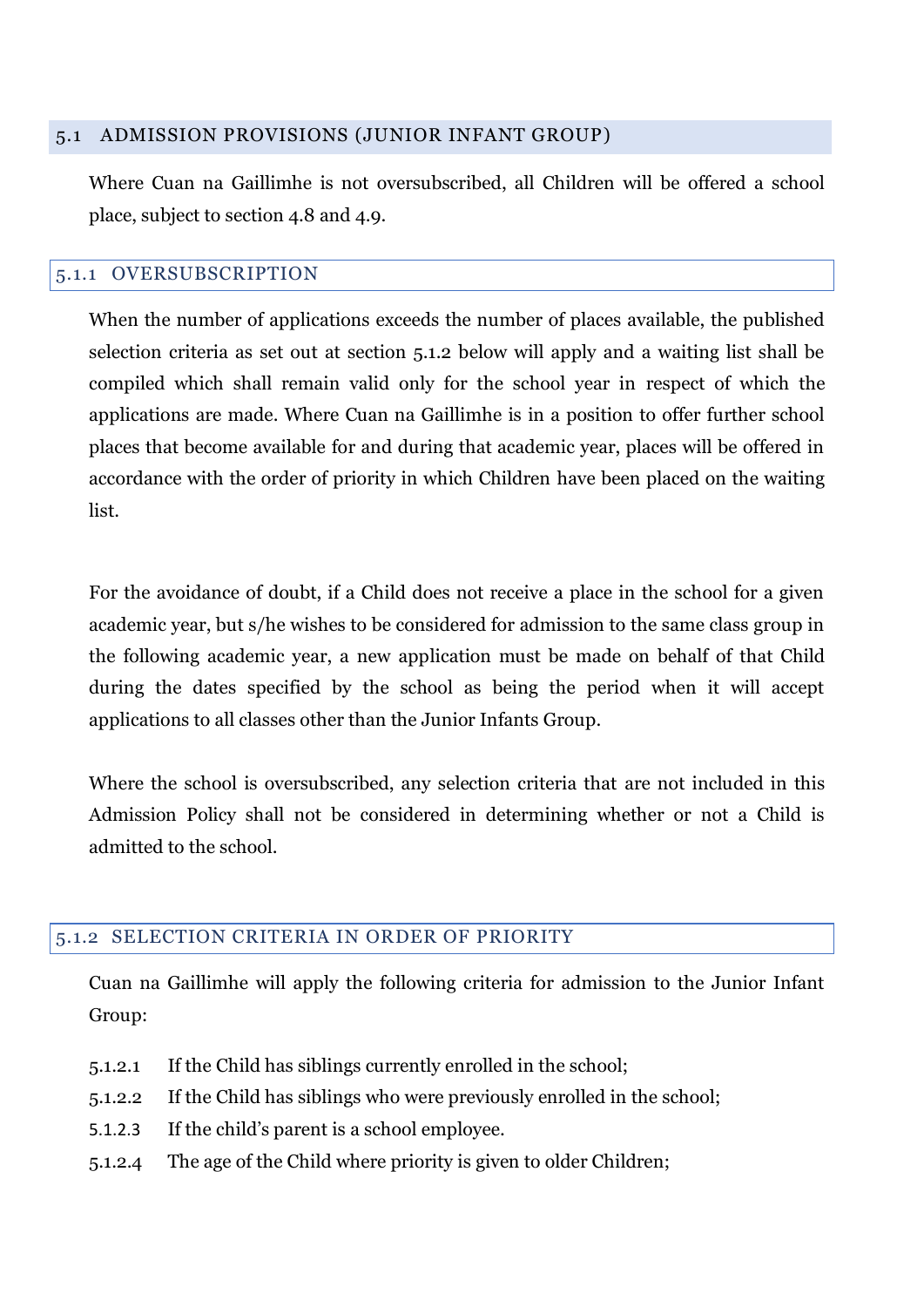#### 5.1.3 SELECTION PROCESS

Cuan na Gaillimhe CNS will apply the selection process as follows:

Applications are considered against the published selection criteria. Places will be offered in the first instance to those who meet the first criterion. Subsequently, where the school still has places available, the remaining Applicants are considered in light of the second criterion and those Applicants who meet this criterion will be offered a place within the school. This process is continuously carried out until all available places have been offered and accepted.

Where two or more applications are tied in the foregoing selection process, Cuan na Gaillimhe CNS will apply a random lottery to assign any available places in the school, or on the waiting list, to those applications.

#### 5.1.4 LATE APPLICATIONS

An application received by Cuan na Gaillimhe CNS after the closing date published by the school, and set out in the Admission Notice, is considered a late application for the purposes of this Admission Policy.

Where Cuan na Gaillimhe CNS is oversubscribed and receives a late application for admission, that application will receive a place on the waiting list beneath Applicants whose applications were received by the school before the closing date for applications. Such late applications will be placed on the waiting list in accordance with the date and time they were received by the school and subsequently the school's selection criteria will be applied in accordance with this Admission Policy.

Where Cuan na Gaillimhe CNS is not oversubscribed and it receives a late application, the Child seeking admission will receive an offer of a place within the school, subject to section 4.8 and 4.9 and the same process as applies to Applicants whose applications were received before the closing date will be applied *i.e.* an Acceptance Form will be issued to the Applicant for completion and return to the school within 2 weeks of issue*.*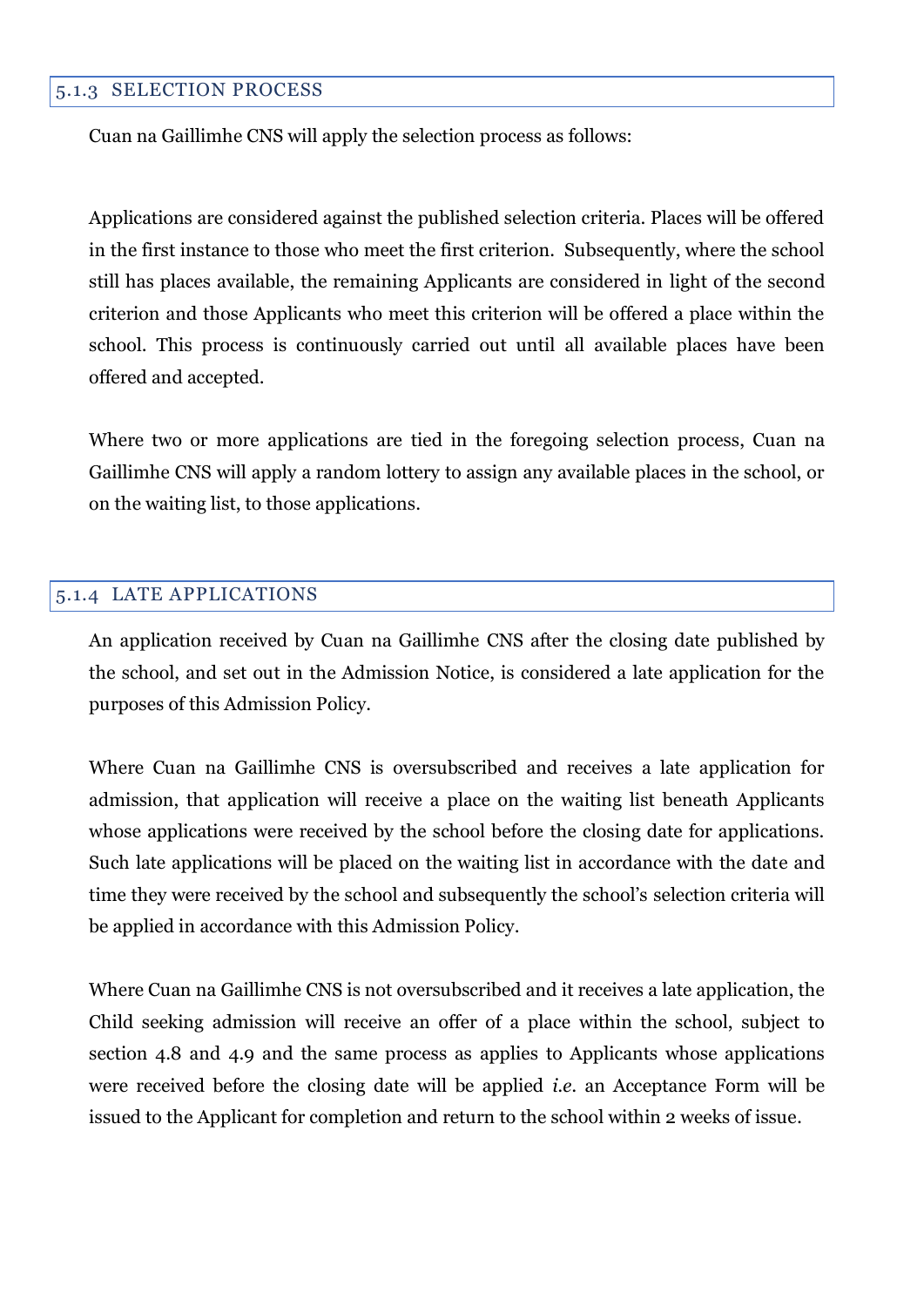#### 5.1.5 SECOND/THIRD-ROUND OFFERS OF A PLACE

Where a Child is in receipt of an offer of a place within Cuan na Gaillimhe CNS but does not accept the offer, or fails to accept within the specified time period, or the school withdraws the offer in line with the relevant provisions of this Policy, the place will be offered to the next Child on the waiting list in a second-round of offers. This process will continue throughout third and fourth rounds *etc.* until all places within the school have been filled.

#### 5.1.6 ACCEPTANCE OF A PLACE

If the Child in respect of whom the application is made is offered a place, the Applicant will be issued with an Acceptance Form by the school.

The Applicant shall indicate acceptance of an offer by fully completing and returning the Acceptance Form by the date set out in the School Admission Notice, or within 2 weeks of issuing by the school if it is a late application or if it is a second/third-round offer. This includes indicating whether or not s/he has applied for and is awaiting confirmation of an offer of admission from another school.

Failure to fully complete and return the Acceptance Form to the school by the date set out in the School Admission Notice, or within 2 weeks of issuing by the school if it is a late application or if it is a second/third-round offer, may result in withdrawal of an offer, in line with the grounds for refusal as set out below.

#### 5.1.7 REFUSAL

Where a Child in respect of whom an application is being sought has not been offered a school place, the Applicant will be provided in writing with:

5.1.7.1. The reasons that the Child was not a offered a place in Cuan na Gaillimhe CNS;

5.1.7.2. Details of the Child's ranking against the published selection criteria, if the class-group to which the Applicant is applying is oversubscribed;

- 5.1.7.3. Details of the Child's place on the waiting list, if applicable; and
- 5.1.7.4. Details of the Applicant's right to appeal the decision.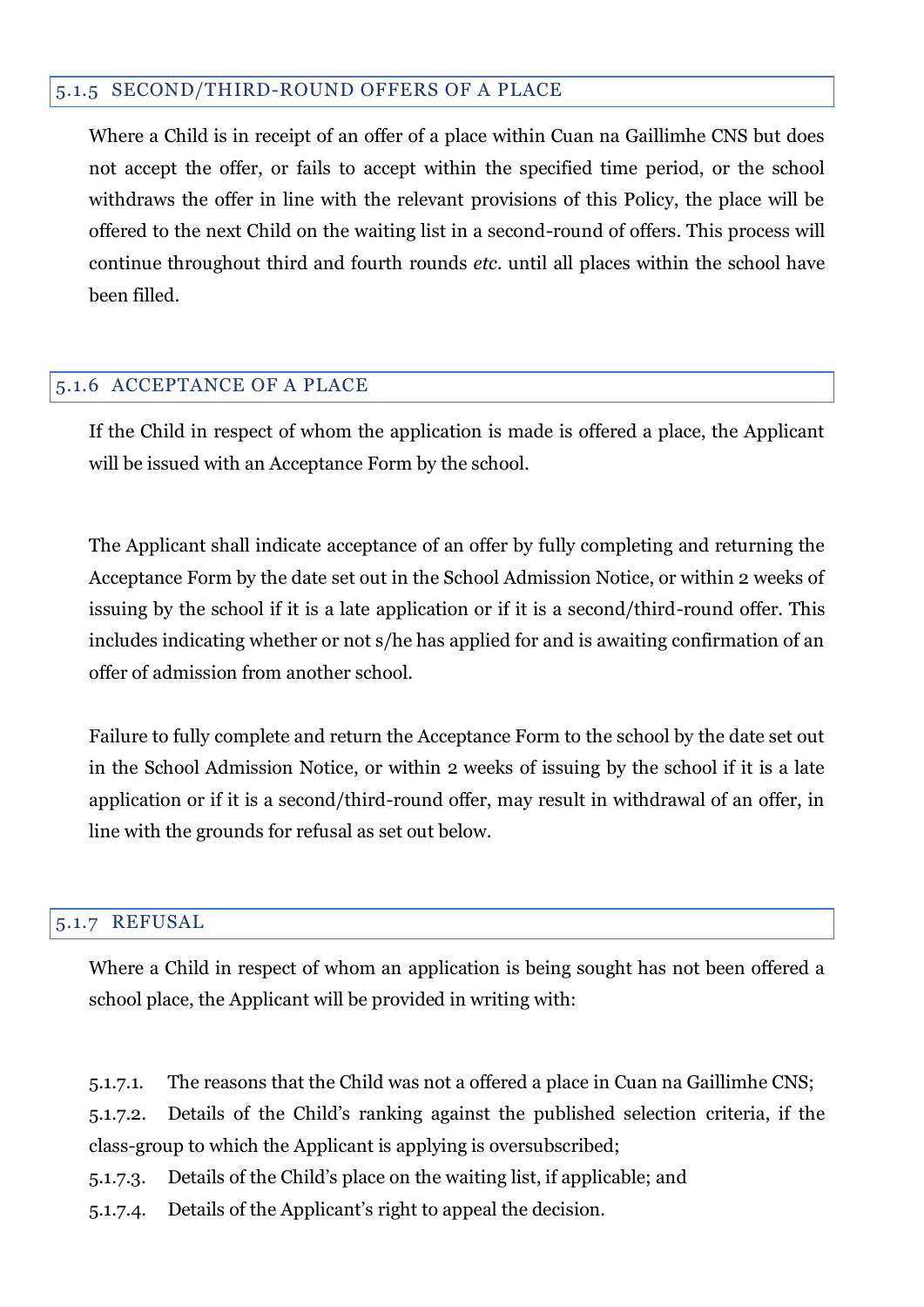#### 5.1.8 WITHDRAWAL OF AN OFFER

An offer of admission may be withdrawn where:

5.1.8.1. The information contained in the application is false or misleading in a material respect, or

5.1.8.2. The Applicant fails to confirm acceptance of an offer of admission on or before the date set out in the annual Admission Notice of the school for the academic year for which s/he is applying, or in the case of a late application, or second/third-round offer, within 2 weeks, or

5.1.8.3. An Applicant has not indicated:

- (i) whether or not s/he has applied for and is awaiting confirmation of an offer from another school(s) and if so, the details of the school(s); and
- (ii) whether or not or s/he has accepted an offer of admission from another school(s) and if so, the details of the offer(s).

If an offer of a place is withdrawn by the school, the Child on whose behalf the application was made shall lose his/her place on the admission list or waiting list for that academic year and any subsequent applications for the same academic year on behalf of that Child shall be treated as a late application in line with section 5.1.4 above.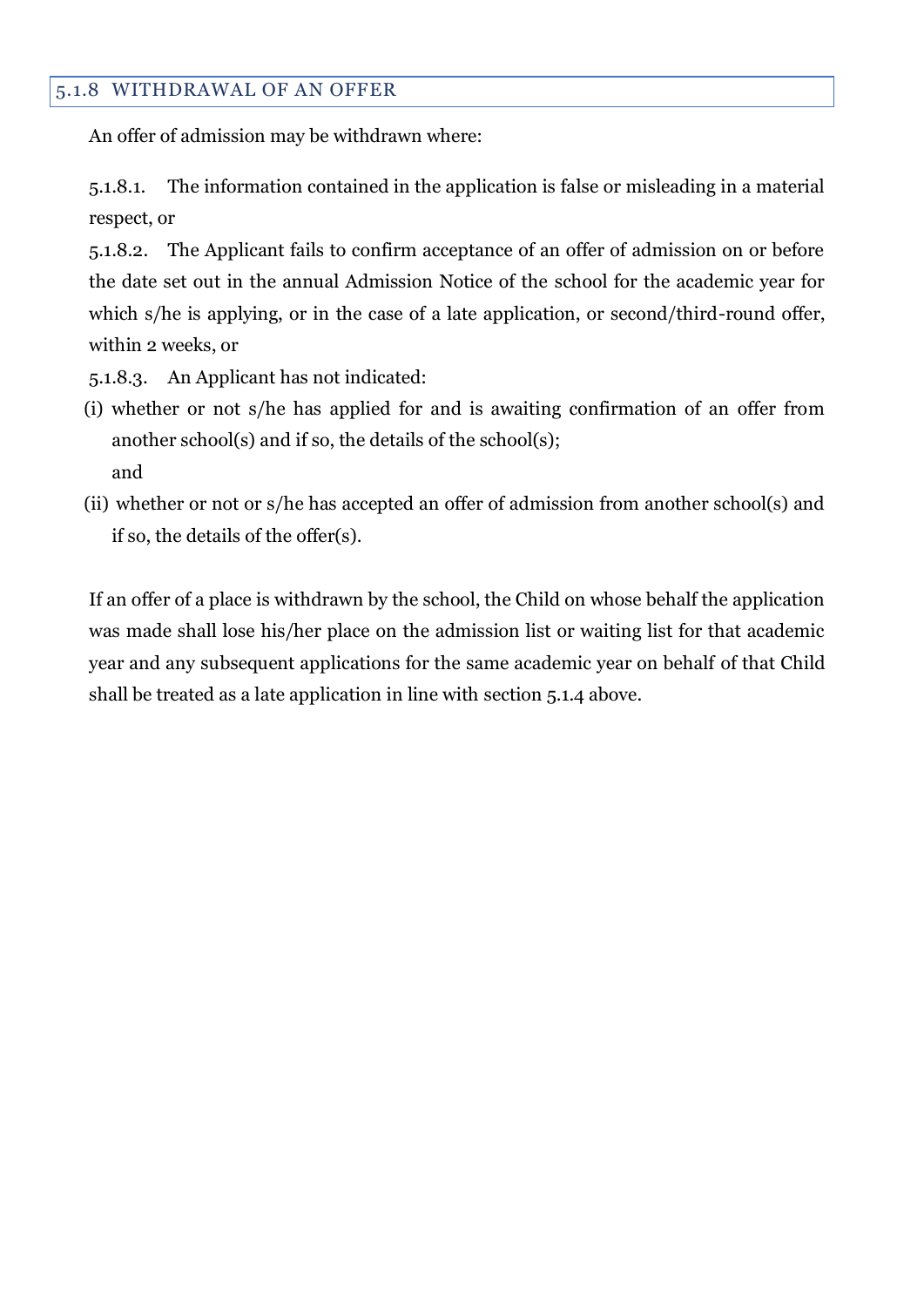#### 5.2 APPEALS

#### 5.2.1 APPEAL WHERE REFUSAL WAS DUE TO OVERSUBSCRIPTION:

An Applicant who was refused admission because the school is oversubscribed and who wishes to appeal this decision must submit his/her appeal in writing, via a Section 29 Appeal Application Form, available from the school office and on the school's website, for it to be reviewed by the board of management of Cuan na Gaillimhe CNS at An Cimín Mór, Cappagh Road, Knocknacarra, Galway, H91Y38E, [info.cng@gretb.ie](mailto:info.cng@gretb.ie)

Such an appeal must be brought within fourteen calendar days of receipt by the Applicant of the school's decision to refuse to admit. However, if a different time period for the bringing of such an appeal is specified by the Minister for Education and Skills after the publication of this Policy, same shall apply instead.

If an Applicant is not satisfied with the decision of the board of management, or the board of management is not in a position to review the decision to refuse admission, the Applicant may apply to bring an appeal to an appeals committee established by the Minister for Education and Skills under section 29A of the Education Act 1998.

#### 5.2.2 APPEAL WHERE REFUSAL WAS FOR A REASON OTHER THAN OVERSUBSCRIPTION:

An Applicant who was refused admission to Cuan na Gaillimhe CNS for a reason other than the school being oversubscribed and who wishes to appeal this decision may choose to put his/her appeal in writing, via a Section 29 Appeal Application Form, available from the school office and on the school's website, for it to be reviewed by the board of management of Cuan na Gaillimhe CNS at An Cimín Mór, Cappagh Road, Knocknacarra, Galway, H91Y38E, [info.cng@gretb.ie.](mailto:info.cng@gretb.ie)

Such an appeal must be brought within fourteen calendar days of receipt by the Applicant of the school's decision to refuse to admit. However, if a different time period for the bringing of such an appeal is specified by the Minister for Education and Skills after the publication of this Policy, same shall apply instead.

Alternatively, s/he may choose to apply to bring an appeal to an appeals committee established by the Minister for Education and Skills under section 29A of the Education Act 1998.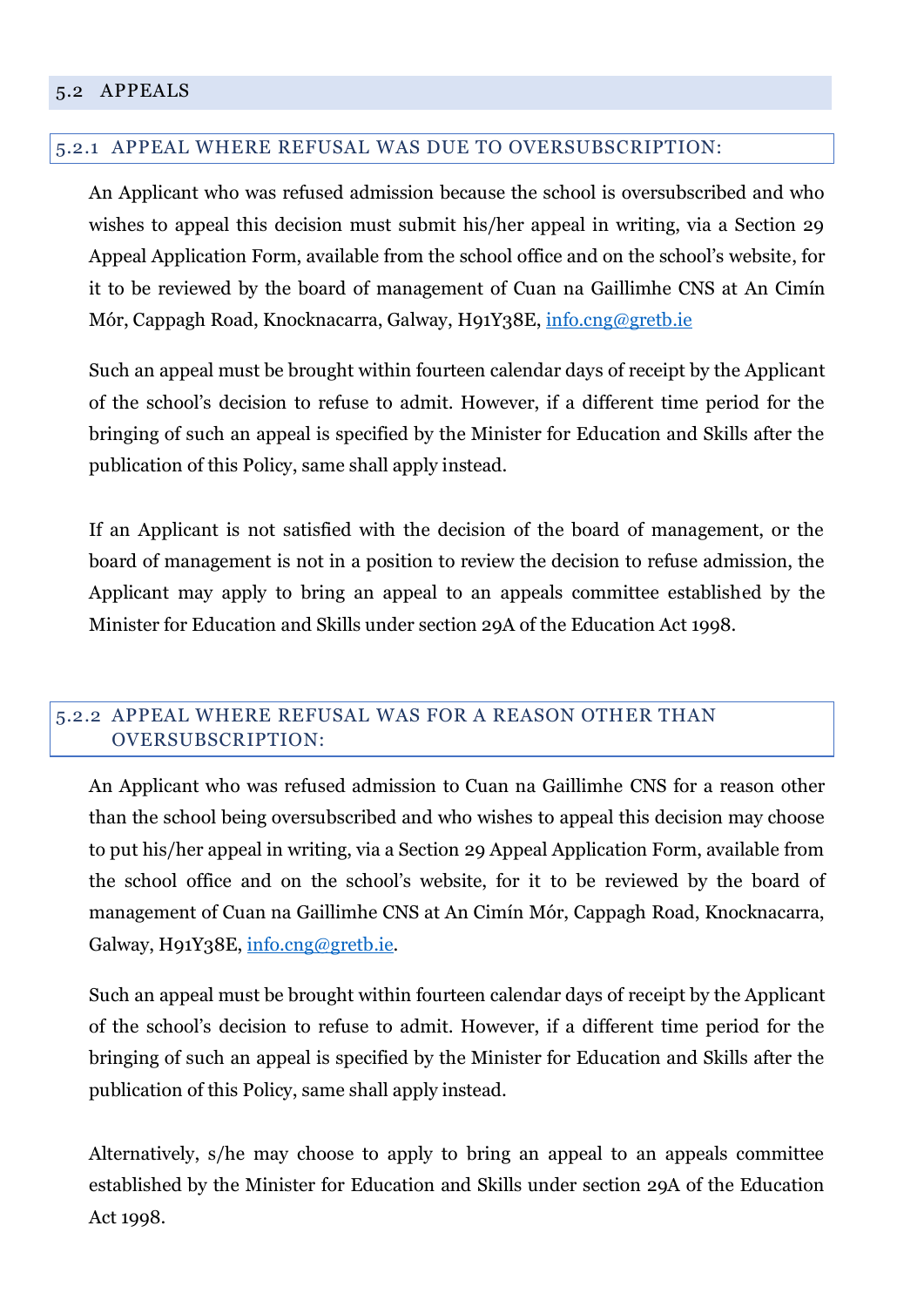If an Applicant who chooses to appeal to the board of management is not satisfied with the decision of the board of management, the Applicant may also apply to bring an appeal to an appeals committee established by the Minister for Education and Skills under section 29A of the Education Act 1998.

#### 5.2.3 BASIS FOR APPEAL:

As required by section 29C(2) of the Education Act 1998, an application to appeal must be based on the implementation of this Admission Policy, the content of the school's Admission Notice and also set out the grounds of the request to appeal the decision.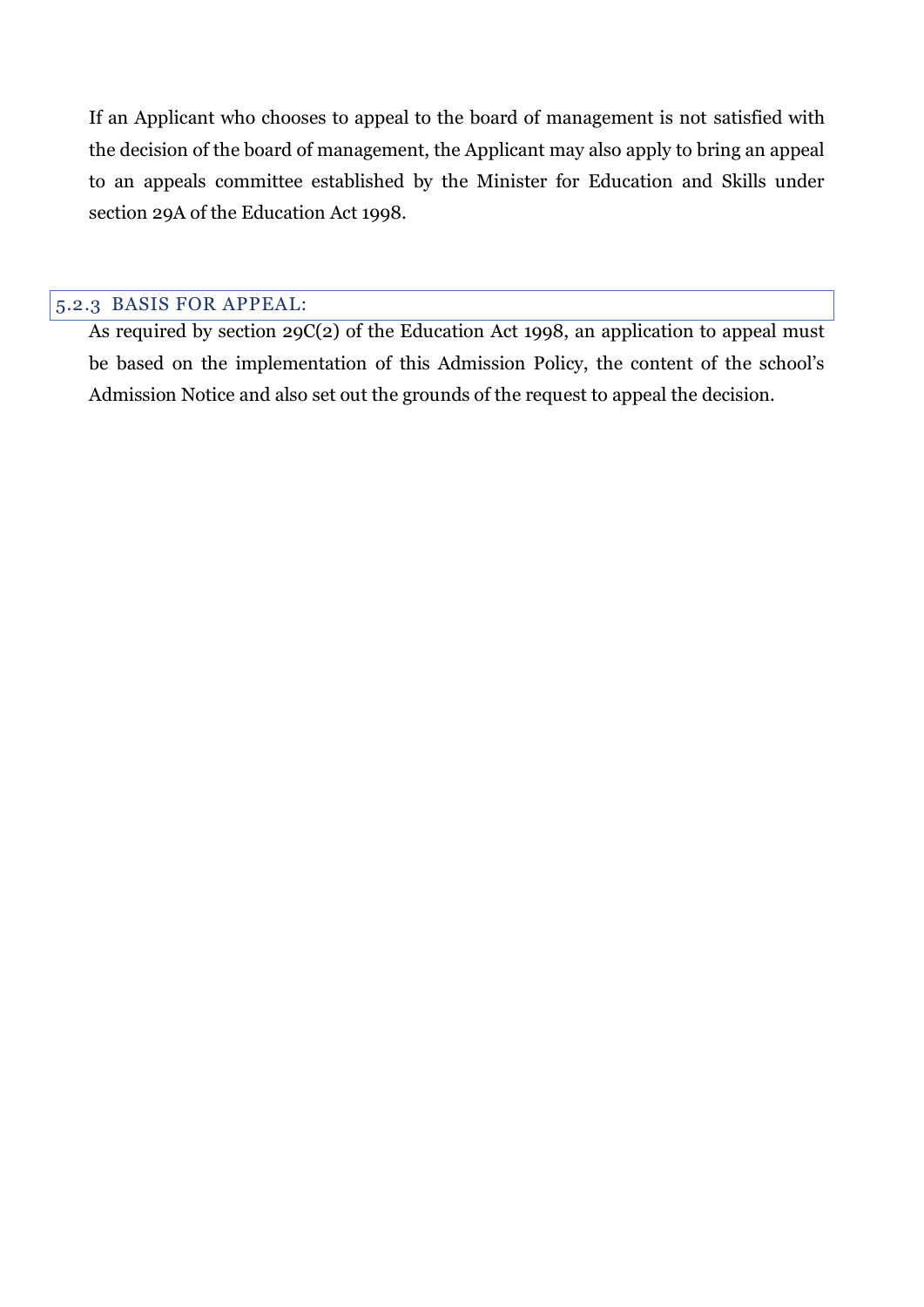### **3 SECTION 6 4 APPLICATION TO ALL CLASSES OTHER THAN JUNIOR INFANTS**

#### **6 APPLICATION TO ALL CLASSES OTHER THAN JUNIOR INFANTS**

- **6.1 Admission Provisions (other than Junior Infants)**
- 6.1.1. Oversubscription
- 6.1.2. Selection criteria in order of priority
- 6.1.3. Selection process
- 6.1.4. Late Applications
- 6.1.5. Second/third-round offers of a place
- 6.1.6. Acceptance of a place
- 6.1.7. Refusal
- 6.1.8. Withdrawal of an offer

#### **6.2 Appeals**

- 6.2.1. Appeal where refusal was due to oversubscription
- 6.2.2. Appeal where refusal was for a reason other than oversubscription
- 6.2.3. Basis for appeal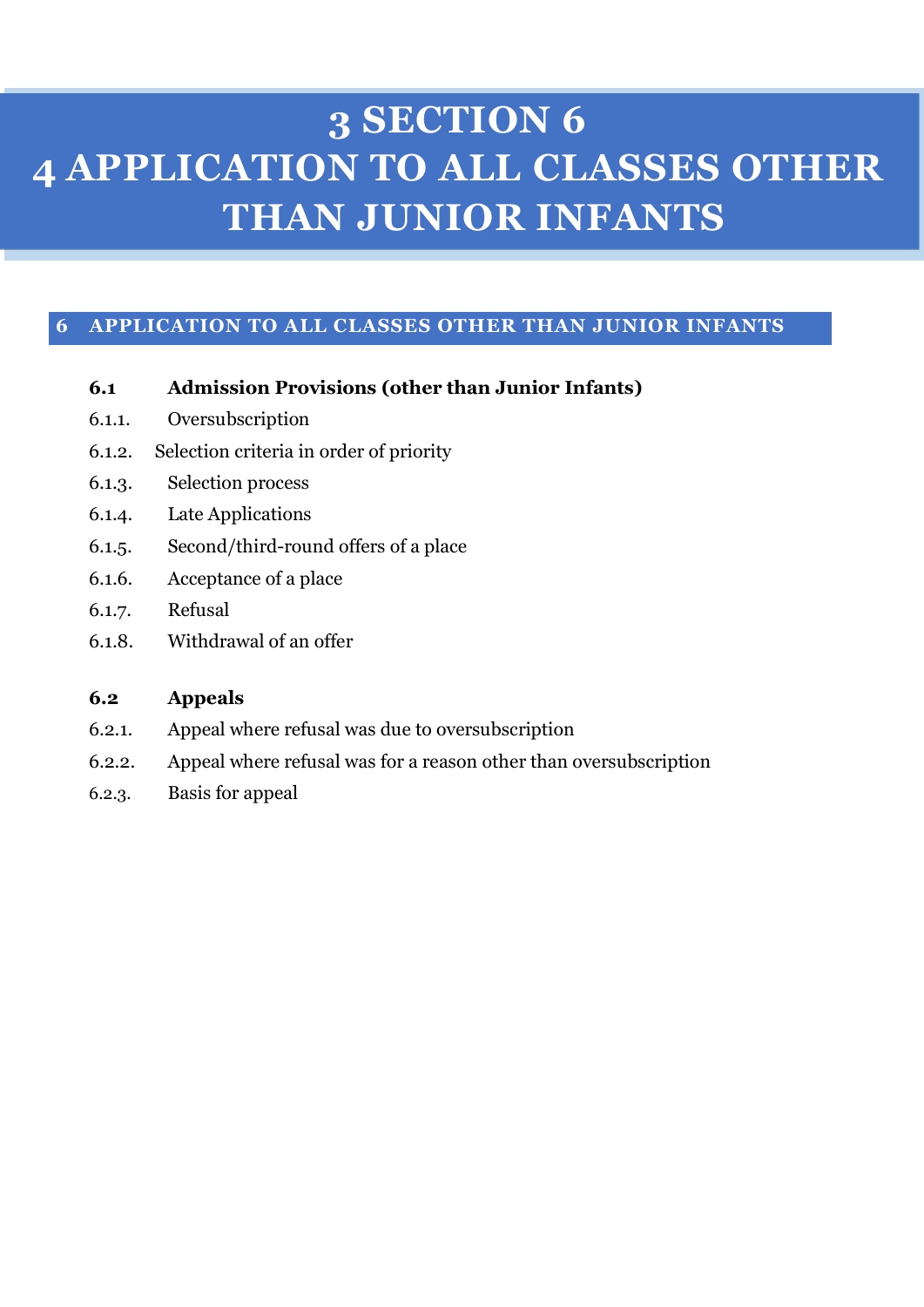#### 6.1 ADMISSION PROVISIONS (OTHER THAN JUNIOR INFANTS)

Where Cuan na Gaillimhe CNS is not oversubscribed, all Children will be offered a school place, subject to section 4.8 and 4.9.

#### 6.1.1 OVERSUBSCRIPTION

When the number of applications exceeds the number of places available, the published selection criteria as set out at section 6.1.2 below will apply and a waiting list shall be compiled which shall remain valid only for the school year in respect of which the applications are made. Where Cuan na Gaillimhe CNS is in a position to offer further school places that become available for and during that academic year, places will be offered in accordance with the order of priority in which Children have been placed on the waiting list.

For the avoidance of doubt, if a Child does not receive a place in the school for a given academic year, but s/he wishes to be considered for admission to the same class group in the following academic year, a new application must be made on behalf of that Child during the dates specified by the school as being the period when it will accept applications to all classes other than the Junior Infants Group.

Where the school is oversubscribed, any selection criteria that are not included in this Admission Policy shall not be considered in determining whether or not a Child is admitted to the school.

#### 6.1.2 SELECTION CRITERIA IN ORDER OF PRIORITY

Cuan na Gaillimhe CNS will apply the following criteria for admission to all classes other than Junior Infants:

- 6.1.2.1 If the Child has siblings currently enrolled in the school;
- 6.1.2.2 If the Child has siblings who were previously enrolled in the school;
- 6.1.2.3 If the child's parent is a school employee.

Any selection criteria that are not included in this Admission Policy shall not be considered in determining whether or not an Applicant is admitted.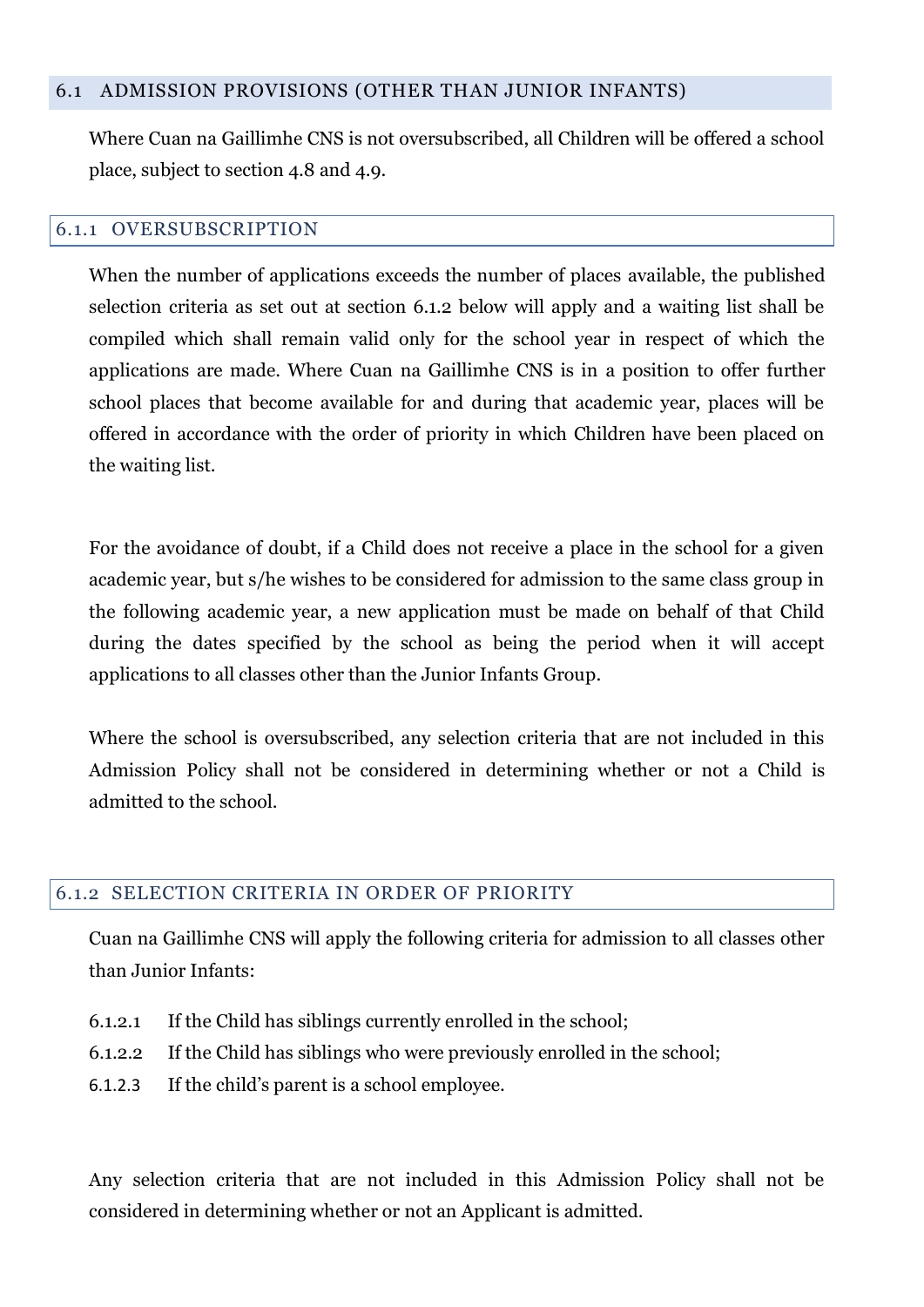#### 6.1.3 SELECTION PROCESS

Cuan na Gaillimhe CNS will apply the selection process as follows:

Applications are considered against the published selection criteria. Places will be offered in the first instance to those who meet the first criterion. Subsequently, where the school still has places available, the remaining Applicants are considered in light of the second criterion and those Applicants who meet this criterion will be offered a place within the school. This process is continuously carried out until all available places have been offered and accepted.

Where two or more applications are tied in the foregoing selection process, Cuan na Gaillimhe CNS will apply a random lottery to assign any available places in the school, or on the waiting list, to those applications.

#### 6.1.4 LATE APPLICATIONS:

An application received by Cuan na Gaillimhe CNS after the closing date published by the school, and set out in the Admission Notice, is considered a late application for the purposes of this Admission Policy.

Where Cuan na Gaillimhe CNS is oversubscribed and receives a late application for admission, that application will receive a place on the waiting list beneath Applicants whose applications were received by the school before the closing date for applications. Such late applications will be placed on the waiting list in accordance with the date and time they were received by the school and subsequently the school's selection criteria will be applied in accordance with this Admission Policy.

Where Cuan na Gaillimhe CNS is not oversubscribed and it receives a late application, the Child seeking admission will receive an offer of a place within the school, subject to section 4.8 and 4.9 and the same process as applies to Applicants whose applications were received before the closing date will be applied *i.e.* an Acceptance Form will be issued to the Applicant for completion and return to the school within 2 weeks of issue*.*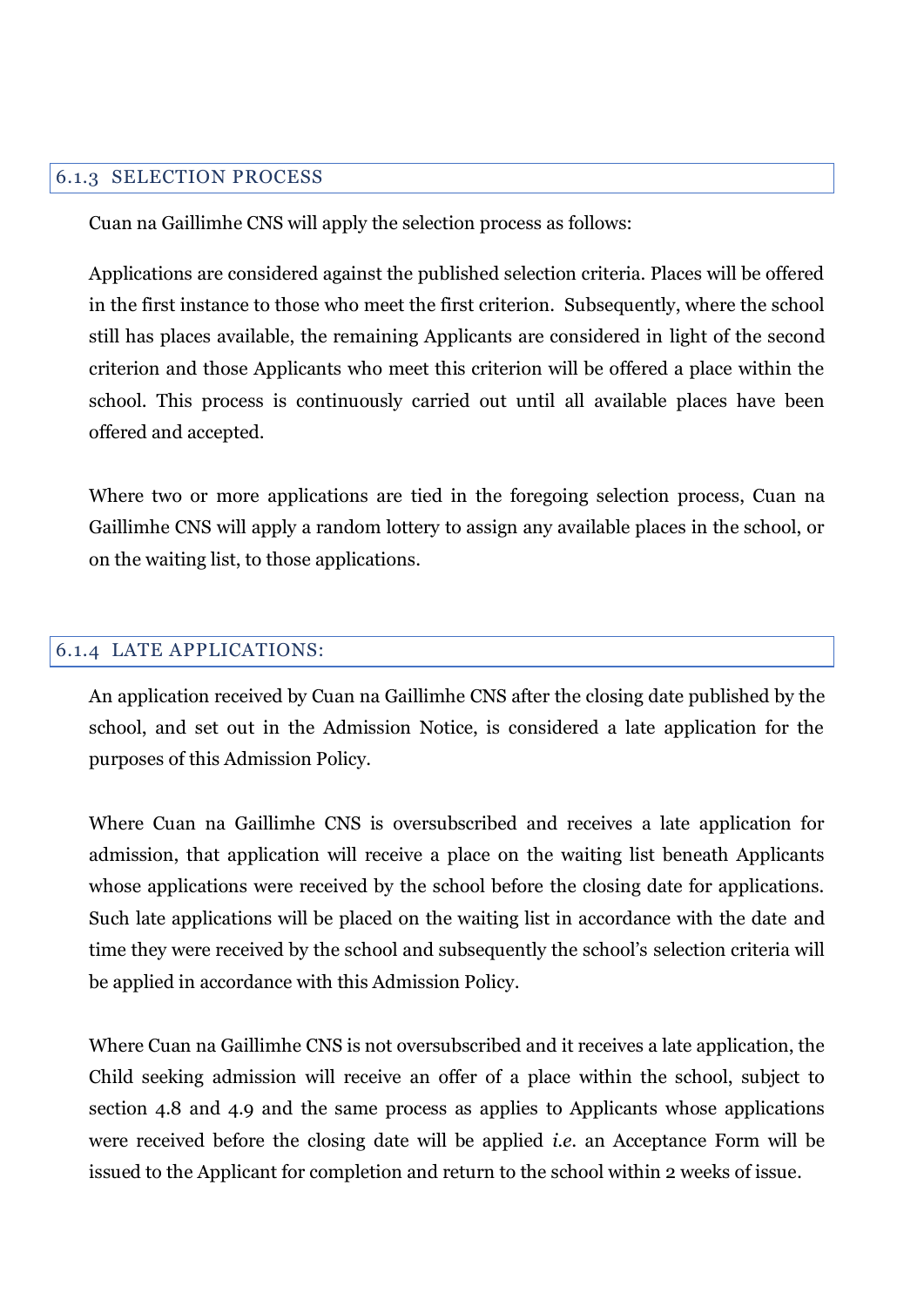#### 6.1.5 SECOND/THIRD-ROUND OFFERS OF A PLACE

Where a Child is in receipt of an offer of a place within Cuan na Gaillimhe CNS but does not accept the offer, or fails to accept within the specified time period, or the school withdraws the offer in line with the relevant provisions of this Policy, the place will be offered to the next Child on the waiting list in a second-round of offers. This process will continue throughout third and fourth rounds *etc.* until all places within the school have been filled.

#### 6.1.6 ACCEPTANCE OF A PLACE:

If the Child in respect of whom the application is made is offered a place, the Applicant will be issued with an Acceptance Form by the school.

The Applicant shall indicate acceptance of an offer by fully completing and returning the Acceptance Form by the date set out in the school's Admission Notice, or within 2 weeks of issuing by the school if it is a late application or if it is a second/third-round offer. This includes indicating whether or not s/he has applied for and is awaiting confirmation of an offer of admission from another school.

Failure to fully complete and return the Acceptance Form to the school by the date set out in the school's Admission Notice, or within 2 weeks of issuing by the school if it is a late application or if it is a second/third-round offer, may result in withdrawal of an offer, in line with the grounds for refusal as set out below.

#### 6.1.7 REFUSAL:

Where a Child in respect of whom an application is being sought has not been offered a school place, the Applicant will be provided in writing with:

6.1.7.1. The reasons that the Child was not a offered a place in Cuan na Gaillimhe CNS;

6.1.7.2. Details of the Child's ranking against the published selection criteria, if the class-group to which the Applicant is applying is oversubscribed;

6.1.7.3. Details of the Child's place on the waiting list, if applicable; and

6.1.7.4. Details of the Applicant's right to appeal the decision.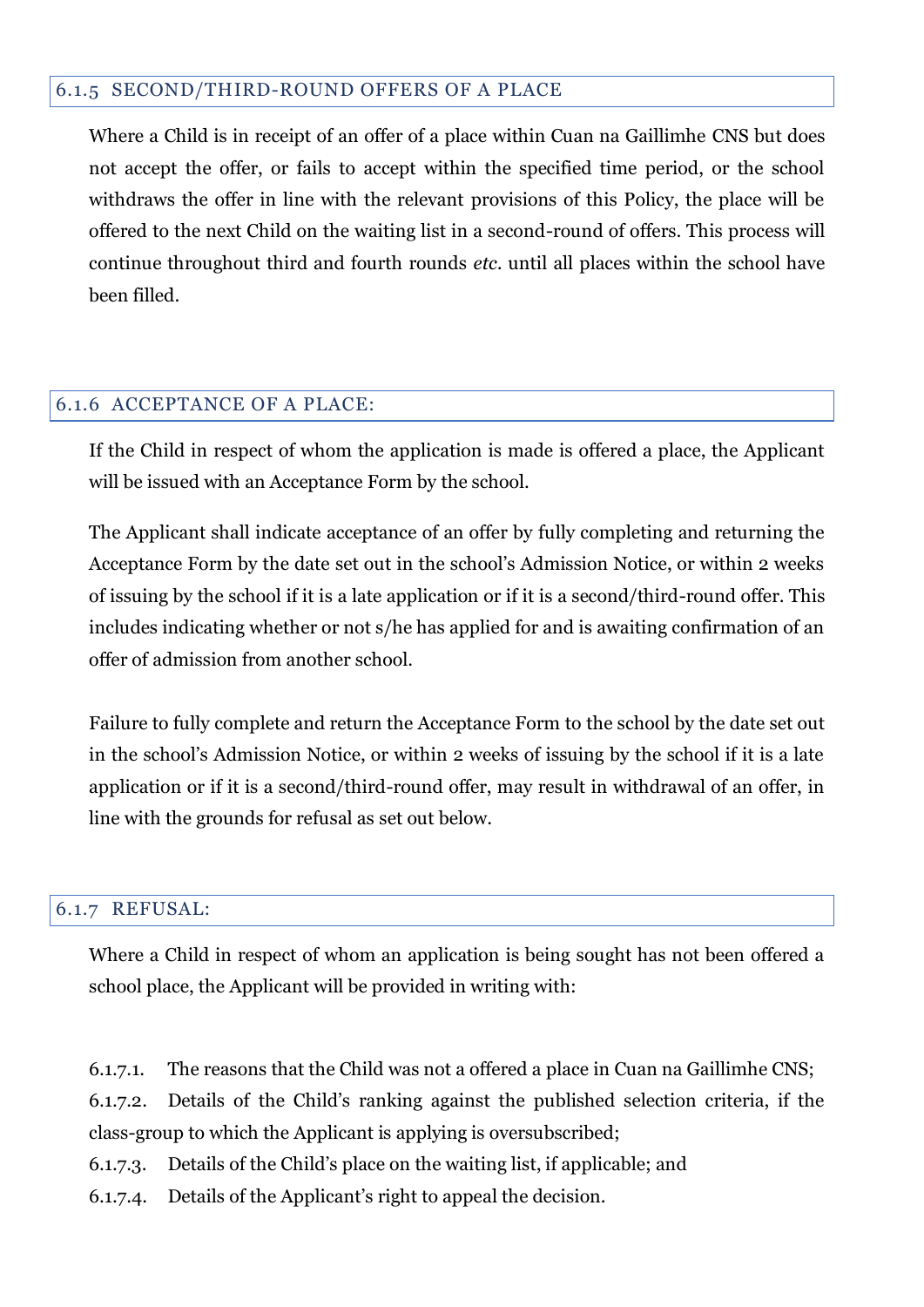#### 6.1.8 WITHDRAWAL OF AN OFFER

An offer of admission may be withdrawn where:

6.1.8.1 The information contained in the application is false or misleading in a material respect, or

6.1.8.2 The Applicant fails to confirm acceptance of an offer of admission on or before the date set out in the annual Admission Notice of the school for the academic year for which s/he is applying, or in the case of a late application, or second/third-round offer, within 2 weeks, or

6.1.8.3 An Applicant has not indicated:

(i) whether or not s/he has applied for and is awaiting confirmation of an offer from another school(s) and if so, the details of the school(s);

and

(ii) whether or not or s/he has accepted an offer of admission from another school(s) and if so, the details of the offer(s).

If an offer of a place is withdrawn by the school, the Child on whose behalf the application was made shall lose his/her place on the admission list or waiting list for that academic year and any subsequent applications for the same academic year on behalf of that Child shall be treated as a late application in line with section 6.1.4 above.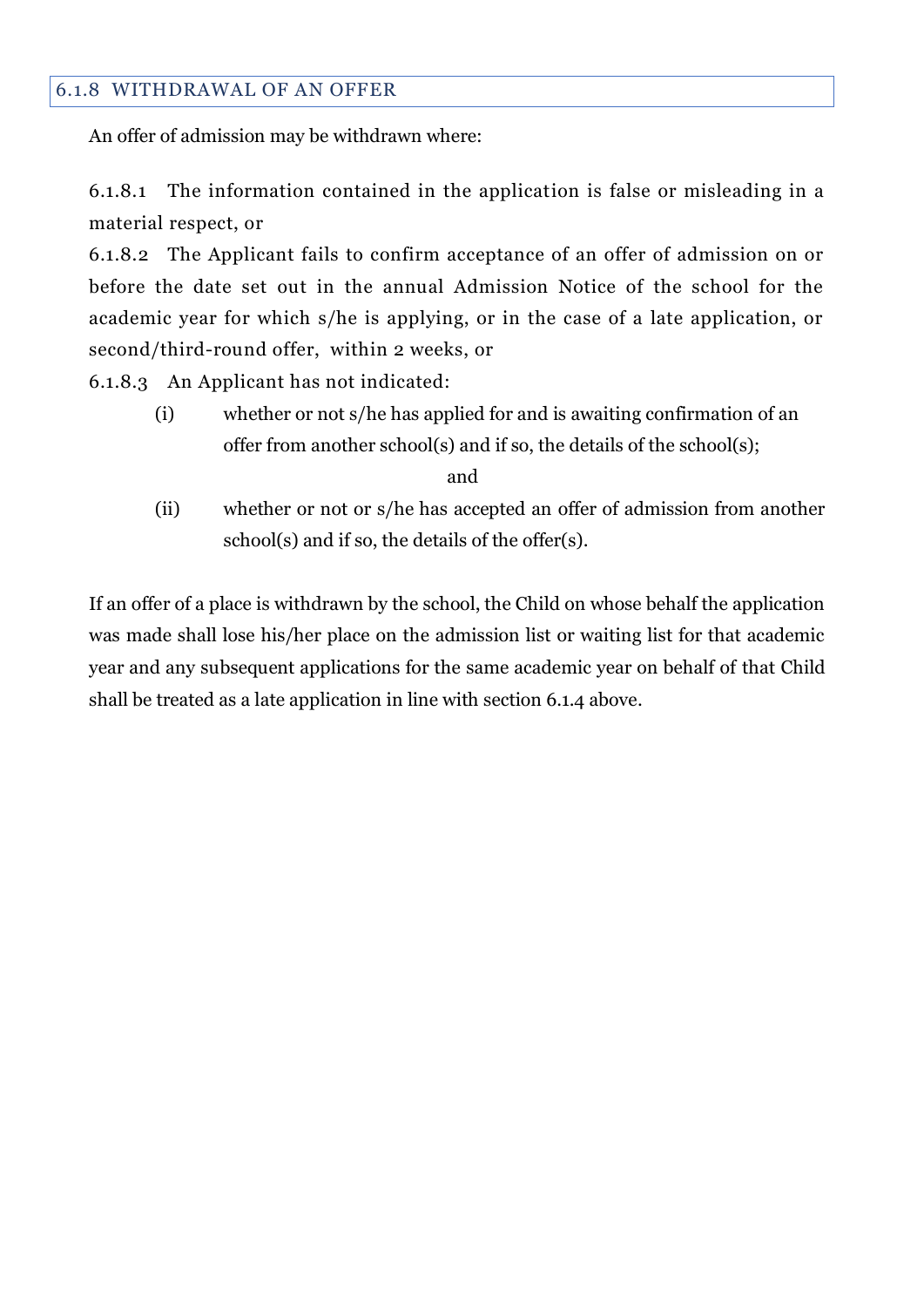#### 6.2 APPEALS

#### 6.2.1 APPEAL WHERE REFUSAL WAS DUE TO OVERSUBSCRIPTION:

An Applicant who was refused admission because the school is oversubscribed and who wishes to appeal this decision must submit his/her appeal in writing, via a Section 29 Appeal Application Form, available from the school office and on the school's website, for it to be reviewed by the board of management of Cuan na Gaillimhe CNS at An Cimín Mór, Cappagh Road, Knocknacarra, Galway, H91Y38E, [info.cng@gretb.ie.](mailto:info.cng@gretb.ie)

Such an appeal must be brought within fourteen calendar days of receipt by the Applicant of the school's decision to refuse to admit. However, if a different time period for the bringing of such an appeal is specified by the Minister for Education and Skills after the publication of this Admission Policy, same shall apply instead.

If an Applicant is not satisfied with the decision of the board of management, or the board of management is not in a position to review the decision to refuse admission, the Applicant may apply to bring an appeal to an appeals committee established by the Minister for Education and Skills under section 29A of the Education Act 1998.

#### 6.2.2 APPEAL WHERE REFUSAL WAS FOR A REASON OTHER THAN OVERSUBSCRIPTION:

An Applicant who was refused admission to Cuan na Gaillimhe CNS for a reason other than the school being oversubscribed and who wishes to appeal this decision may choose to put his/her appeal in writing, via a Section 29 Appeal Application Form, available from the school office and on the school's website, for it to be reviewed by the board of management of Cuan na Gaillimhe CNS at An Cimín Mór, Cappagh Road, Knocknacarra, Galway, H91Y38E, [info.cng@gretb.ie.](mailto:info.cng@gretb.ie)

Such an appeal must be brought within fourteen calendar days of receipt by the Applicant of the school's decision to refuse to admit. However, if a different time period for the bringing of such an appeal is specified by the Minister for Education and Skills after the publication of this Policy, same shall apply instead.

Alternatively, s/he may choose to apply to bring an appeal to an appeals committee established by the Minister for Education and Skills under section 29A of the Education Act 1998.